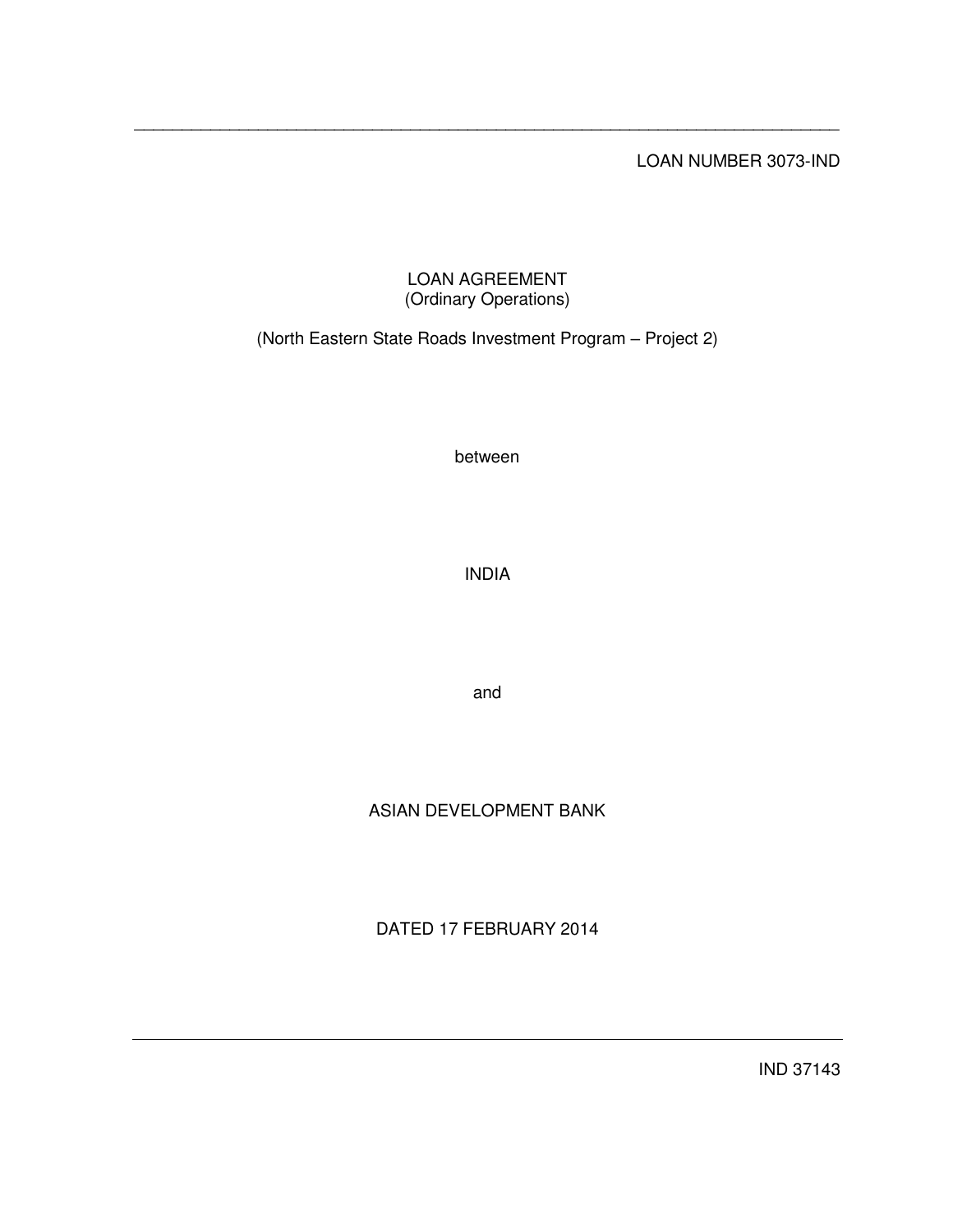## **LOAN AGREEMENT (Ordinary Operations)**

 LOAN AGREEMENT dated 17 February 2014 between INDIA, acting by its President ("Borrower") and ASIAN DEVELOPMENT BANK ("ADB").

#### WHEREAS

 (A) by a framework financing agreement dated 17 June 2011 between the Borrower and ADB, ADB has agreed to provide a multitranche financing facility to the Borrower for purposes of financing projects under the North Eastern State Roads Investment Program;

(B) by a periodic financing request dated 11 June 2013, the Borrower has applied to ADB for a loan for the purposes of the Project described in Schedule 1 to this Loan Agreement;

(C) the Project will be carried out by the following Project Executing Agencies: (i) MDONER, at the national level; (ii) the State of Assam, acting through its PWD; (iii) the State of Manipur, acting through its PWD; (iv) the State of Mizoram, acting through its PWD; and (v) the State of Tripura, acting through its PWD. For this purpose the Borrower will make available to the Project Executing Agencies the proceeds of the loan provided for herein upon terms and conditions mutually agreeable to ADB and the Borrower; and

 (D) ADB has agreed to make a loan to the Borrower from ADB's ordinary capital resources upon the terms and conditions set forth herein and in the Project Agreements of even date herewith between ADB and the Project Executing Agencies;

NOW THEREFORE the parties hereto agree as follows:

## **ARTICLE I**

## **Loan Regulations; Definitions**

 Section 1.01. All the provisions of the Ordinary Operations Loan Regulations Applicable to LIBOR-Based Loans Made from ADB's Ordinary Capital Resources, dated 1 July 2001 ("Loan Regulations"), are hereby made applicable to this Loan Agreement with the same force and effect as if they were fully set forth herein, subject, however, to the following modifications:

(a) Section 3.03 is deleted and the following is substituted therefor:

**Commitment Charge; Credit; Maturity Premium.** (a) The Borrower shall pay a commitment charge on the unwithdrawn amount of the Loan at the rate and on the terms specified in the Loan Agreement.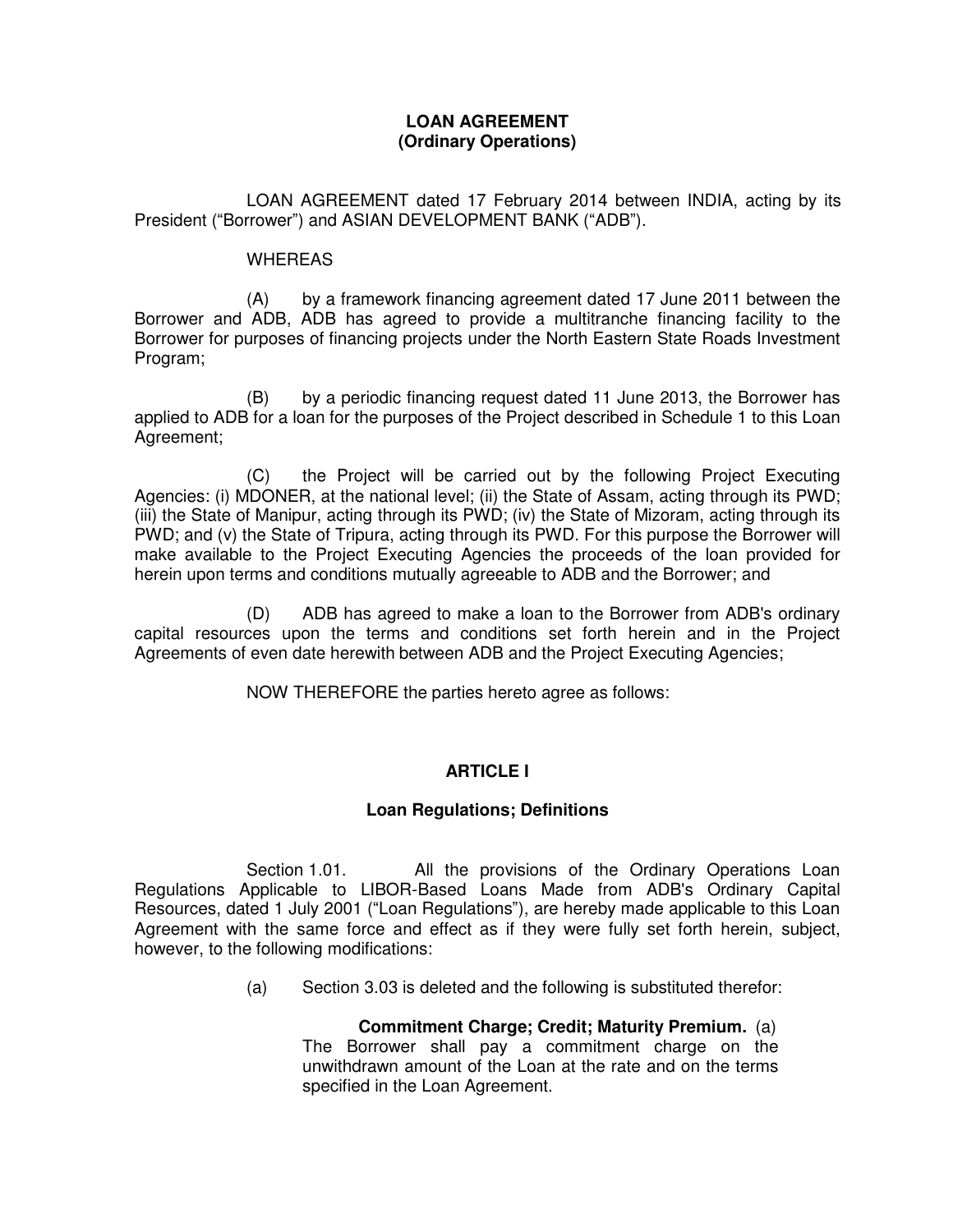(b) ADB shall provide to the Borrower a credit at the rate specified in the Loan Agreement, which credit shall remain fixed for the term of the Loan. ADB shall apply the credit against the interest payable by the Borrower.

(c) The Borrower shall pay a maturity premium at the rate specified in the Loan Agreement, which maturity premium shall remain fixed for the term of the Loan. ADB shall add the maturity premium to the interest payable by the Borrower.

(b) Section 3.06 is deleted and the following is substituted therefor:

 **Rebate.** (a) Following any announcement by ADB that the Fixed Spread applicable to new Loans shall be reduced, ADB shall provide a Rebate to any Borrower with an outstanding Loan on which a higher Fixed Spread is applicable. The amount of the Rebate shall be determined by multiplying (i) the difference between the Fixed Spread applicable to the outstanding Loan and the Fixed Spread that will be applied to new Loans (expressed as a percentage per annum), by (ii) the principal amount of the outstanding Loan on which the Borrower shall pay interest for all interest periods commencing on and after the effective date of the lower Fixed Spread that will be applied to new Loans.

(b) Following any announcement by ADB that its Funding Cost Margin calculations with respect to any Loan Currency (or Approved Currency) in any Semester resulted in ADB achieving savings, ADB shall provide a Rebate to the Borrower. The amount of the Rebate shall be determined by multiplying (i) the Funding Cost Margin (expressed as a percentage per annum) by (ii) the principal amount of the Loan on which the Borrower shall pay interest for the Interest Period commencing immediately after the Semester for which the Funding Cost Margin was calculated. ADB shall apply the amount of the Rebate against the interest payable by the Borrower for the Interest Period commencing immediately after the Semester for which the Funding Cost Margin was calculated.

(c) Section 3.07 is deleted and the following is substituted therefor:

**Surcharge.** (a) Following any announcement by ADB that the Fixed Spread applicable to new Loans shall be increased, any Borrower with an outstanding Loan on which a lower Fixed Spread is applicable shall pay ADB a Surcharge. The amount of the Surcharge shall be determined by multiplying (i) the difference between the Fixed Spread that will be applied to new Loans and the Fixed Spread applicable to the outstanding Loan (expressed as a percentage per annum),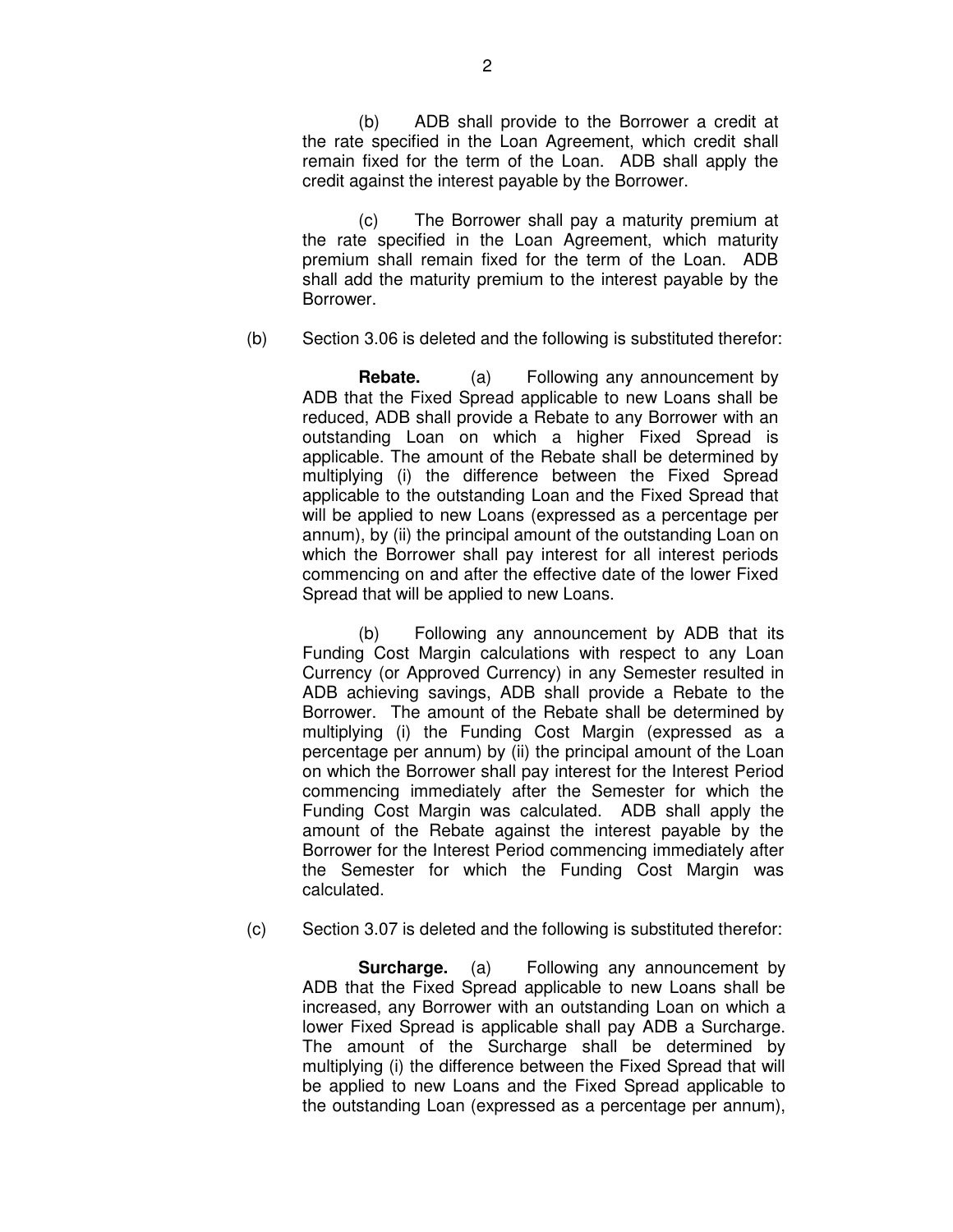by (ii) the principal amount of the outstanding Loan on which the Borrower shall pay interest for all interest periods commencing on and after the effective date of the higher Fixed Spread that will be applied to new Loans.

(b) Following any announcement by ADB that its Funding Cost Margin calculations with respect to any Loan Currency (or Approved Currency) in any Semester resulted in ADB incurring additional costs, the Borrower shall pay ADB a Surcharge. The amount of the Surcharge shall be determined by multiplying (i) the Funding Cost Margin (expressed as a percentage per annum) by (ii) the principal amount of the Loan on which the Borrower shall pay interest for the Interest Period commencing immediately after the Semester for which the Funding Cost Margin was calculated. ADB shall add the amount of the Surcharge to the interest payable by the Borrower for the Interest Period commencing immediately after the Semester for which the Funding Cost Margin was calculated.

 Section 1.02. Wherever used in this Loan Agreement, the several terms defined in the Loan Regulations have the respective meanings therein set forth unless modified herein or the context otherwise requires. Additional terms used in this Loan Agreement have the following meanings:

(a) "Consulting Guidelines" means the Guidelines on the Use of Consultants by Asian Development Bank and its Borrowers (2013, as amended from time to time);

(b) "Consulting Services" means the services to be financed out of the proceeds of the Loan as described in paragraph 3 of Schedule 1 to this Loan Agreement;

(c) "EARF" means the environmental assessment and review framework for the Investment Program, including any update thereto, prepared and submitted by the Borrower through the Project Executing Agencies and cleared by ADB;

(d) "EMP" means the environment management plan for a Subproject, including any update thereto, prepared and submitted by the Borrower through the relevant Project Executing Agency and cleared by ADB;

(e) "Environmental Safeguards" means the principles and requirements set forth in Chapter V, Appendix 1, and Appendix 4 (as applicable) of the SPS;

(f) "Facility" means the multitranche financing facility provided by ADB to the Borrower for purposes of financing projects under the Investment Program;

(g) "FAM" means the updated Facility administration manual dated October 2013 and agreed between the Borrower, the Project Executing Agencies and ADB, as updated from time to time in accordance with the respective administrative procedures of the Borrower, the Project Executing Agencies and ADB;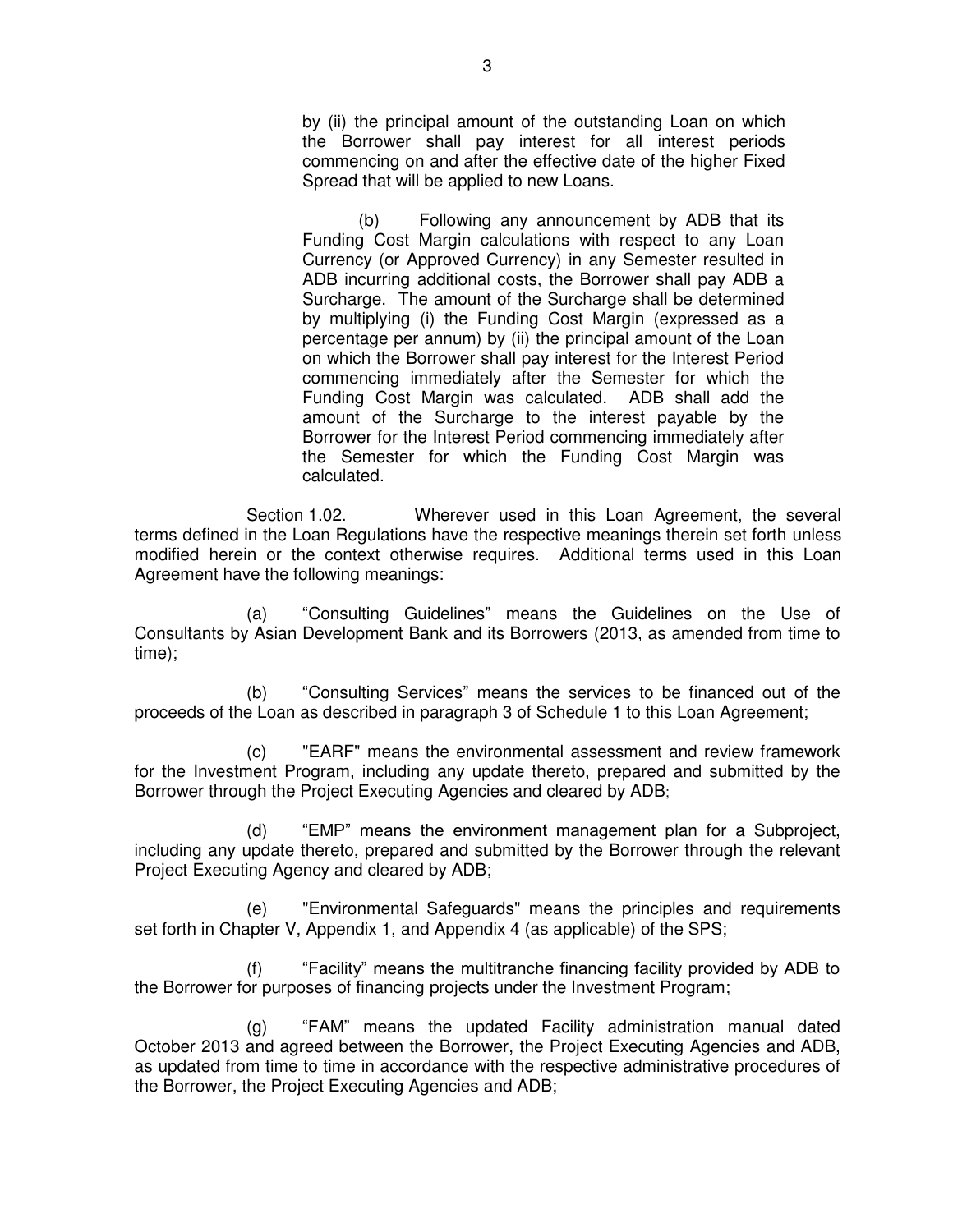(h) "FFA" means the framework financing agreement dated 17 June 2011 between ADB and the Borrower with respect to the Facility;

(i) "Financing Arrangements" means in reference to Section 3.01, the arrangements between the Borrower and the States as per current policy of the Borrower, and acceptable to ADB;

(j) "Goods" means equipment and materials to be financed out of the proceeds of the Loan, including related services such as transportation, insurance, installation, commissioning, training, and initial maintenance, but excluding Consulting Services;

(k) "IEE" means the initial environmental examination for a Subproject, including any update thereto, prepared and submitted by the Borrower through the relevant Project Executing Agency pursuant to the requirements set forth in the EARF and cleared by ADB;

(l) "Indigenous Peoples Safeguards" means the principles and requirements set forth in Chapter V, Appendix 3, and Appendix 4 (as applicable) of the SPS;

(m) "Investment Program" means the North Eastern State Roads Investment Program;

(n) "Involuntary Resettlement Safeguards" means the principles and requirements set forth in Chapter V, Appendix 2, and Appendix 4 (as applicable) of the SPS;

(o) "IPP" means the indigenous peoples plan for a Subproject, including any update thereto, prepared and submitted by the Borrower through the relevant Project Executing Agency pursuant to the requirements set forth in the IPPF and cleared by ADB;

(p) "IPPF" means the indigenous peoples planning framework for the Investment Program, including any update thereto, prepared and submitted by the Borrower through the Project Executing Agencies and cleared by ADB;

(q) "Loan Disbursement Handbook" means ADB's Loan Disbursement Handbook (2012, as amended from time to time);

(r) "MDONER" means the Ministry of Development of North Eastern Region of the Borrower;

(s) "PFR" means the periodic financing request submitted or to be submitted by the Borrower, for the purposes of each loan under the Facility, and for the purpose of this Loan Agreement means the periodic financing request dated 11 June 2013;

(t) "Procurement Guidelines" means ADB's Procurement Guidelines (2013, as amended from time to time);

(u) "Procurement Plan" means the procurement plan for the Project dated 25 October 2013, and agreed between the Borrower, the Project Executing Agencies and ADB, as updated from time to time in accordance with the Procurement Guidelines, the Consulting Guidelines, and other arrangements agreed with ADB;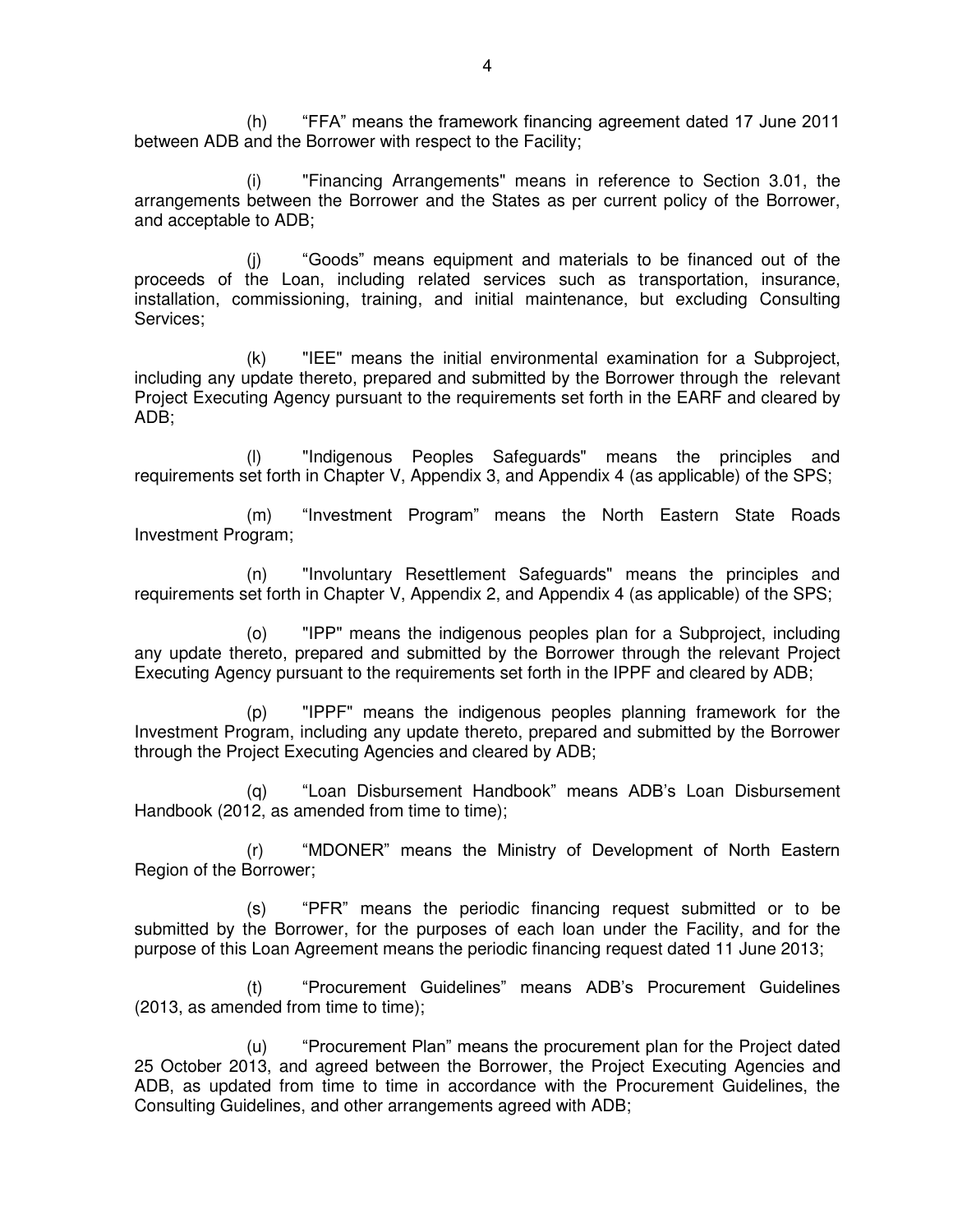(v) "PWD" means the Public Works Department of a State;

(w) "RF" means the resettlement framework for the Investment Program, including any update thereto, prepared and submitted by the Borrower through the Project Executing Agencies and cleared by ADB;

(x) "RP" means the resettlement plan for a Subproject, including any update thereto, prepared and submitted by the Borrower through the relevant Project Executing Agency pursuant to the requirements set forth in the RF and cleared by ADB;

(y) "Safeguard Policy Statement" or "SPS" means ADB's Safeguard Policy Statement (2009);

(z) "Safeguards Monitoring Report" means each report prepared and submitted by the Borrower through the Project Executing Agencies to ADB that describes progress with implementation of, and compliance with, the EMPs, the RPs and the IPPs (as applicable), including any corrective and preventative actions;

(aa) "SEA" means each of the State level executing agencies responsible to carry out the Project i.e., (i) PWD in the State of Assam; (ii) PWD in the State of Manipur; (iii) PWD in the State of Mizoram; and (iv) PWD in the State of Tripura;

(bb) "State" means the State of Assam, the State of Manipur, the State of Mizoram, and the State of Tripura, as the context requires;

(cc) "Subproject" means a subproject under this Project that has been prepared by a Project Executing Agency pursuant to the selection criteria and approval process for investment subprojects set out in Schedule 4 to the FFA; and

(dd) "Works" means construction or civil works to be financed out of the proceeds of the Loan, including services such as drilling or mapping, and project related services that are provided as part of a single responsibility or turnkey contract, but excluding Consulting Services.

### **ARTICLE II**

### **The Loan**

 Section 2.01. (a) ADB agrees to lend to the Borrower from ADB's ordinary capital resources an amount of one hundred twenty five million two hundred thousand Dollars (\$125,200,000), as such amount may be converted from time to time through a Currency Conversion in accordance with the provisions of Section 2.06 of this Loan Agreement.

(b) The Loan has a principal repayment period of 20 years, and a grace period as defined in paragraph (c) of this Section.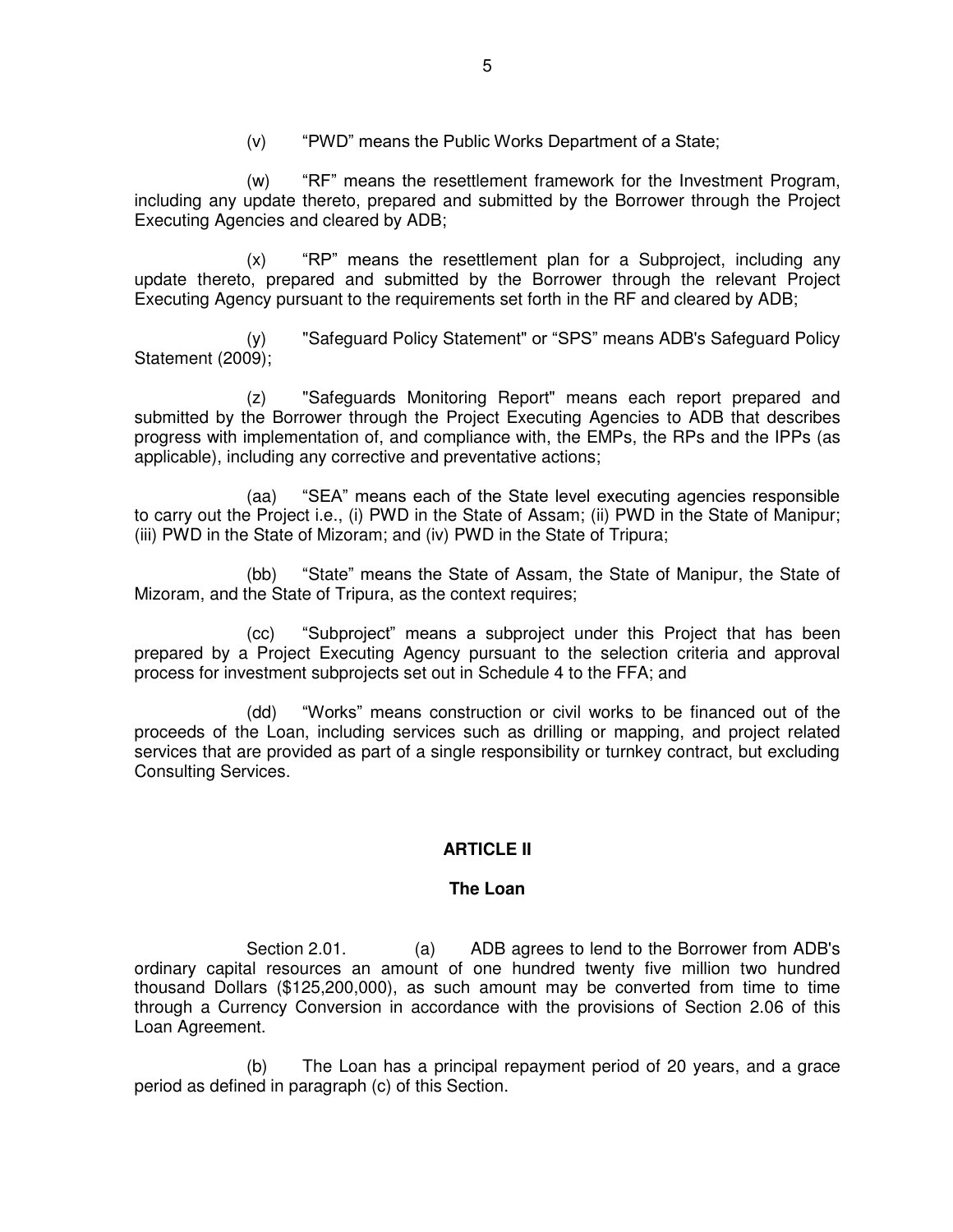(c) The term "grace period" as used in paragraph (b) of this Section means the period prior to the first Principal Payment Date in accordance with the amortization schedule set forth in Schedule 2 to this Loan Agreement.

Section 2.02. The Borrower shall pay to ADB interest on the principal amount of the Loan withdrawn and outstanding from time to time at a rate for each Interest Period equal to the sum of:

- (a) LIBOR;
- (b) 0.60% as provided by Section 3.02 of the Loan Regulations less a credit of 0.20% as provided by Section 3.03 of the Loan Regulations; and
- (c) a maturity premium of 0.10% as provided by Section 3.03 of the Loan Regulations.

 Section 2.03. The Borrower shall pay a commitment charge of 0.15% per annum. Such charge shall accrue on the full amount of the Loan (less amounts withdrawn from time to time), commencing 60 days after the date of this Loan Agreement.

Section 2.04. Interest and other charges on the Loan shall be payable semiannually on 01 June and 01 December in each year.

 Section 2.05. The Borrower shall repay the principal amount of the Loan withdrawn from the Loan Account in accordance with the provisions of Schedule 2 to this Loan Agreement.

Section 2.06. (a) The Borrower may at any time request any of the following Conversions of the terms of the Loan in order to facilitate prudent debt management:

- (i) a change of the Loan Currency of all or any portion of the principal amount of the Loan, whether withdrawn and outstanding or unwithdrawn, to an Approved Currency;
- (ii) a change of the interest rate basis applicable to all or any portion of the principal amount of the Loan withdrawn and outstanding from a Floating Rate to a Fixed Rate, or vice versa; and
- (iii) the setting of limits on the Floating Rate applicable to all or any portion of the principal amount of the Loan withdrawn and outstanding by the establishment of an Interest Rate Cap or Interest Rate Collar on said Floating Rate.

(b) Any conversion requested pursuant to paragraph (a) of this Section that is accepted by ADB shall be considered a "Conversion", as defined in Section 2.01(6) of the Loan Regulations, and shall be effected in accordance with the provisions of Article V of the Loan Regulations and the Conversion Guidelines.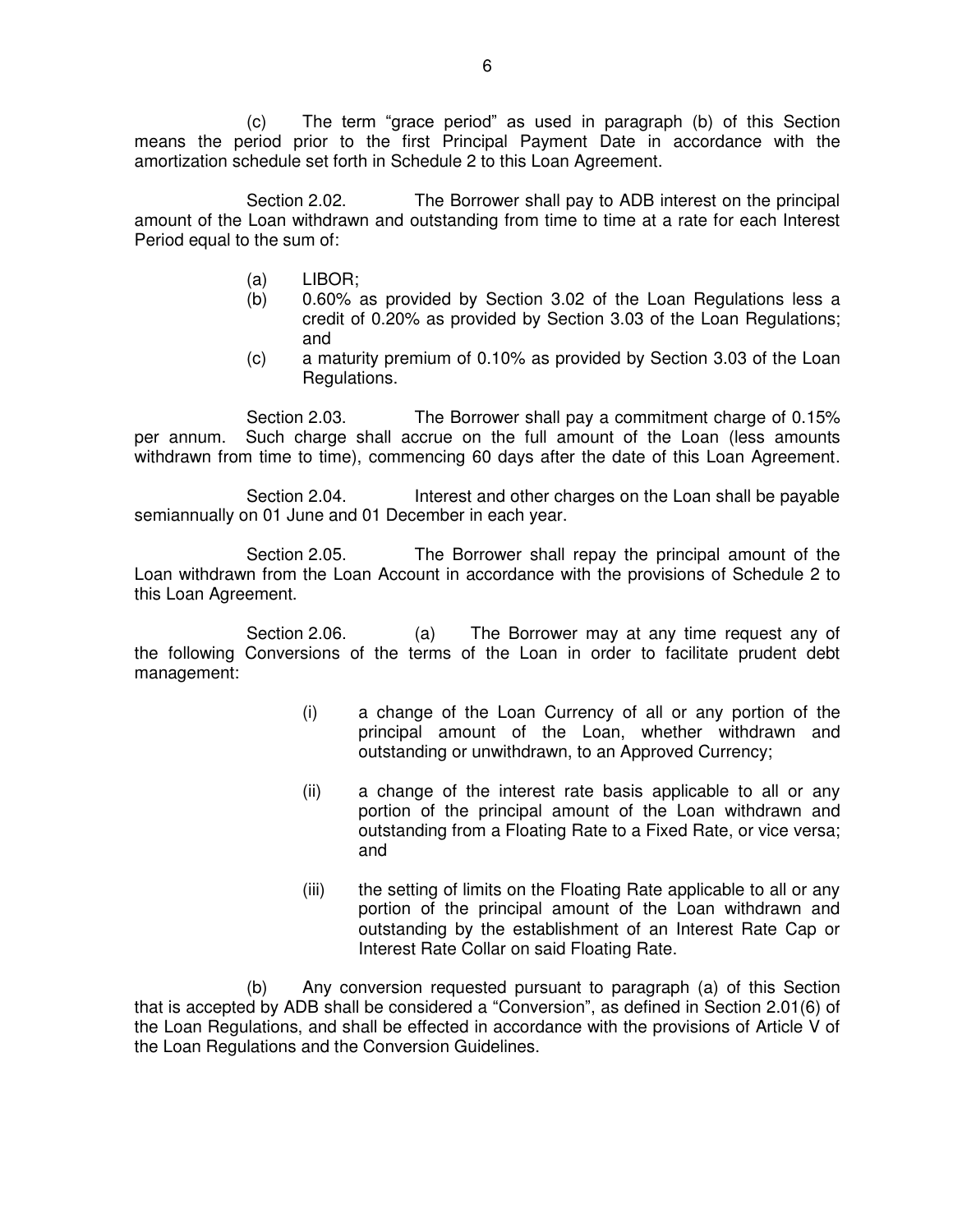### **ARTICLE III**

## **Use of Proceeds of the Loan**

 Section 3.01. (a) The Borrower shall make the proceeds of the Loan available to the Project Executing Agencies under Financing Arrangements upon terms and conditions mutually agreeable to ADB and the Borrower, and shall cause the Project Executing Agencies to apply such proceeds to the financing of expenditures on the Project in accordance with the provisions of this Loan Agreement and the Project Agreements.

(b) The Borrower shall cause the Project Executing Agencies to apply the proceeds of the Loan to the financing of expenditures on the Project in accordance with the provisions of this Loan Agreement and the Project Agreements.

 Section 3.02. The proceeds of the Loan shall be allocated and withdrawn in accordance with the provisions of Schedule 3 to this Loan Agreement, as such Schedule may be amended from time to time by agreement between the Borrower and ADB.

 Section 3.03. Except as ADB may otherwise agree, the Borrower shall procure, or cause to be procured, the items of expenditure to be financed out of the proceeds of the Loan in accordance with the provisions of Schedule 4 to this Loan Agreement. ADB may refuse to finance a contract where any such item has not been procured under procedures substantially in accordance with those agreed between the Borrower and ADB or where the terms and conditions of the contract are not satisfactory to ADB.

 Section 3.04. Except as ADB may otherwise agree, the Borrower shall cause all items of expenditure financed out of the proceeds of the Loan to be used exclusively in the carrying out of the Project.

 Section 3.05. The Loan Closing Date for the purposes of Section 9.02 of the Loan Regulations shall be 31 March 2020 or such other date as may from time to time be agreed between the Borrower and ADB.

## **ARTICLE IV**

### **Particular Covenants**

Section 4.01. (a) The Borrower shall cause the Project Executing Agencies to carry out the Project with due diligence and efficiency and in conformity with sound applicable technical, financial, business, and development practices.

(b) In the carrying out of the Project and operation of the Subprojects' facilities, the Borrower shall perform, or cause to be performed, all obligations set forth in Schedule 5 to this Loan Agreement and the Project Agreements.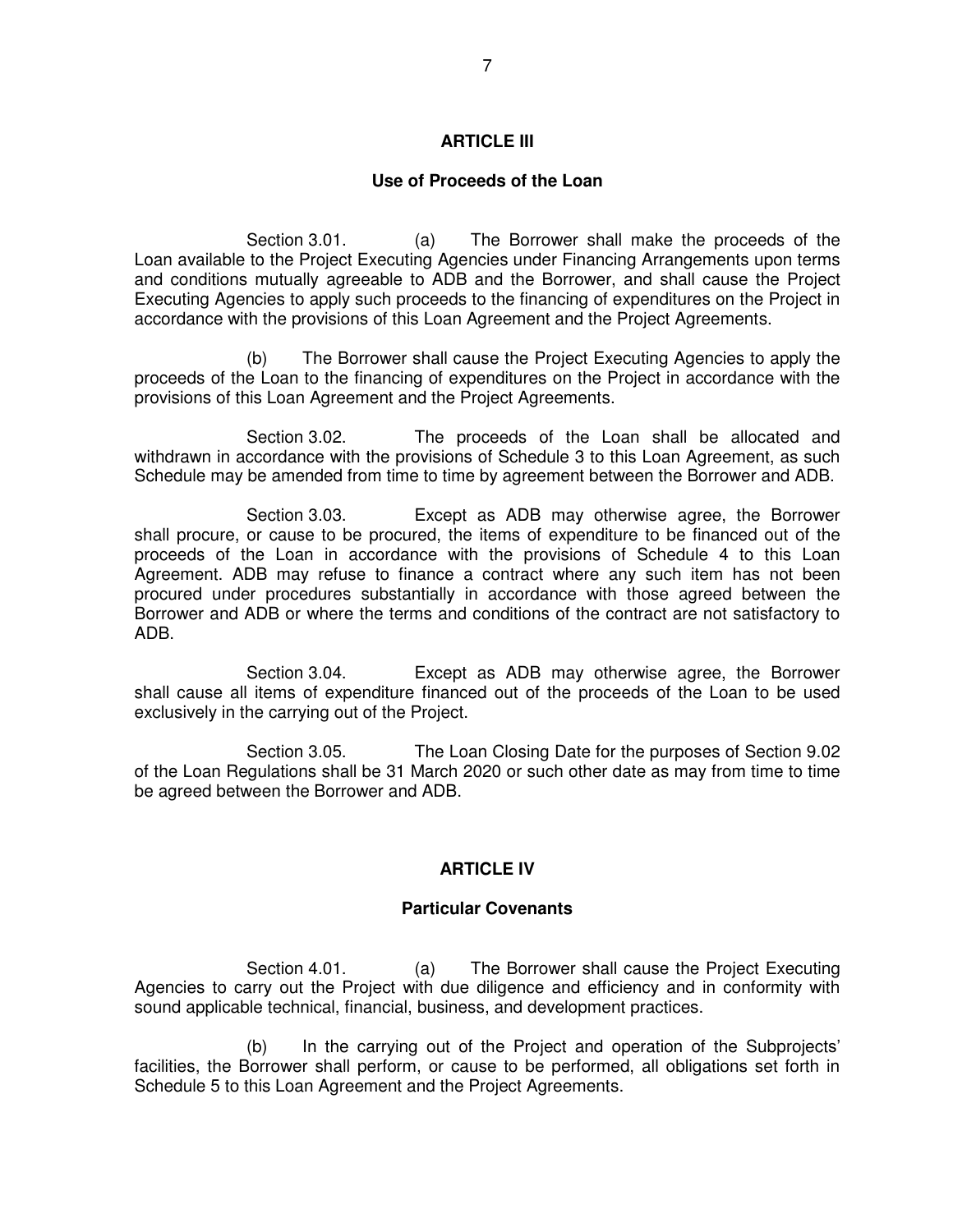Section 4.02. The Borrower shall make available to the Project Executing Agencies, promptly as needed, the funds, facilities, services and other resources, as required, in addition to the proceeds of the Loan, for the carrying out of the Project.

 Section 4.03. The Borrower and the Project Executing Agencies shall ensure that the activities of their departments and agencies with respect to the carrying out of the Project are conducted and coordinated in accordance with sound administrative policies and procedures.

 Section 4.04. The Borrower shall enable ADB's representatives to inspect the Project, the Goods and Works, and any relevant records and documents.

Section 4.05. Insofar as it relates to the Project, the Borrower shall take all actions which shall be necessary on its part to enable the Project Executing Agencies to perform their obligations under the Project Agreements, and shall not take or permit any action which would interfere with the performance of such obligations.

Section 4.06. (a) Insofar as it relates to the Project, the Borrower shall exercise its rights under the Financing Arrangements in such a manner as to protect the interests of the Borrower and ADB and to accomplish the purposes of the Loan.

(b) Insofar as it relates to the Project, no rights or obligations under the Financing Arrangements shall be assigned, amended, abrogated or waived without prior notice to ADB.

### **ARTICLE V**

#### **Effectiveness**

Section 5.01. A date 90 days after the date of this Loan Agreement is specified for the effectiveness of this Loan Agreement for the purposes of Section 10.04 of the Loan Regulations.

### **ARTICLE VI**

#### **Miscellaneous**

Section 6.01. The Secretary, Additional Secretary, Joint Secretary, Director, or Deputy Secretary, in the Department of Economic Affairs of the Ministry of Finance of the Borrower is designated as representative of the Borrower for the purposes of Section 12.02 of the Loan Regulations.

 Section 6.02. The following addresses are specified for the purposes of Section 12.01 of the Loan Regulations: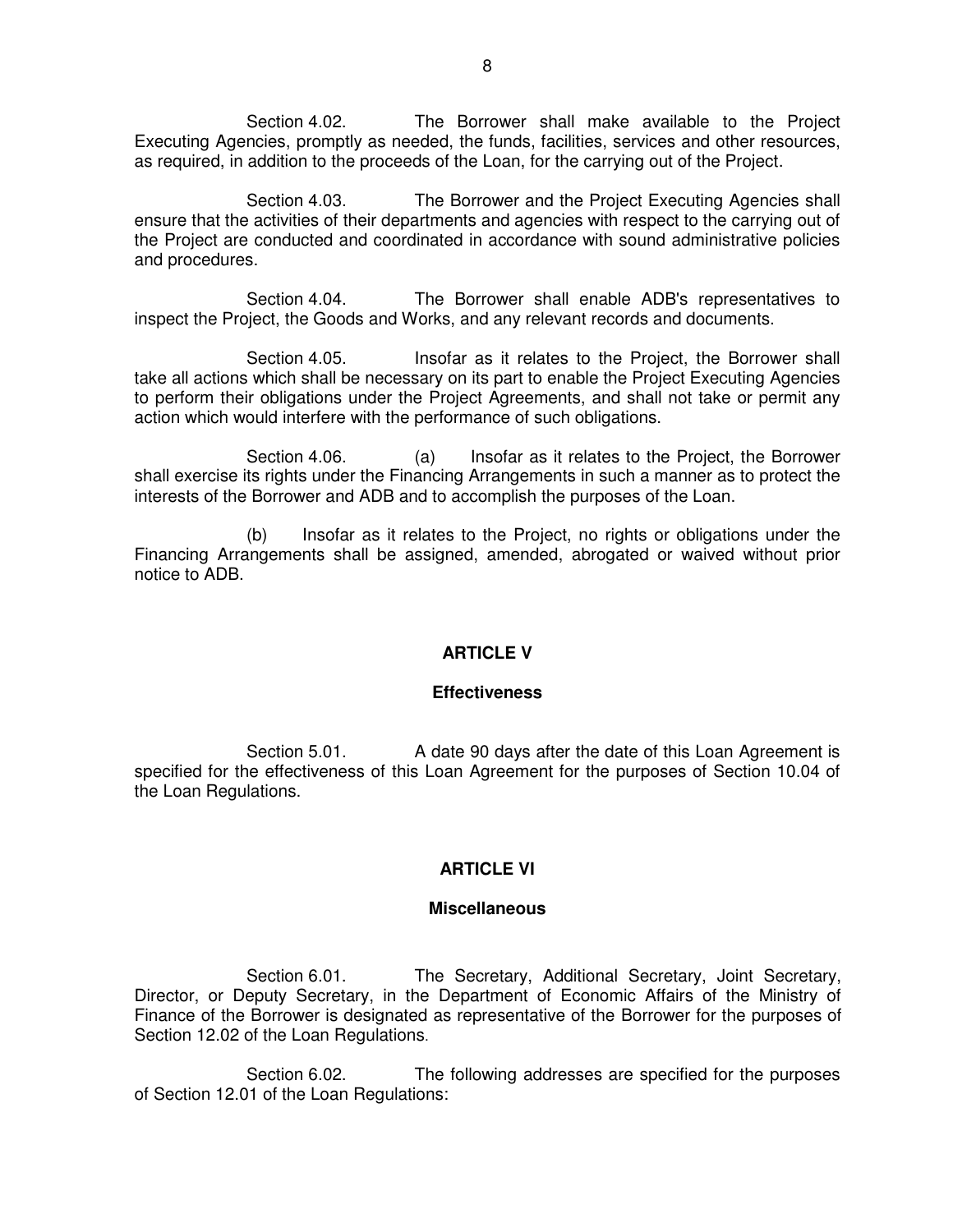For the Borrower

 The Secretary to the Government of India Department of Economic Affairs Ministry of Finance North Block New Delhi – 110001 India

Facsimile Numbers: (91-11) 2309- 2477 (91-11) 2309- 2511.

For ADB

 Asian Development Bank 6 ADB Avenue Mandaluyong City 1550 Metro Manila **Philippines** 

Facsimile Numbers:

 (632) 636-2444 (632) 636-2340.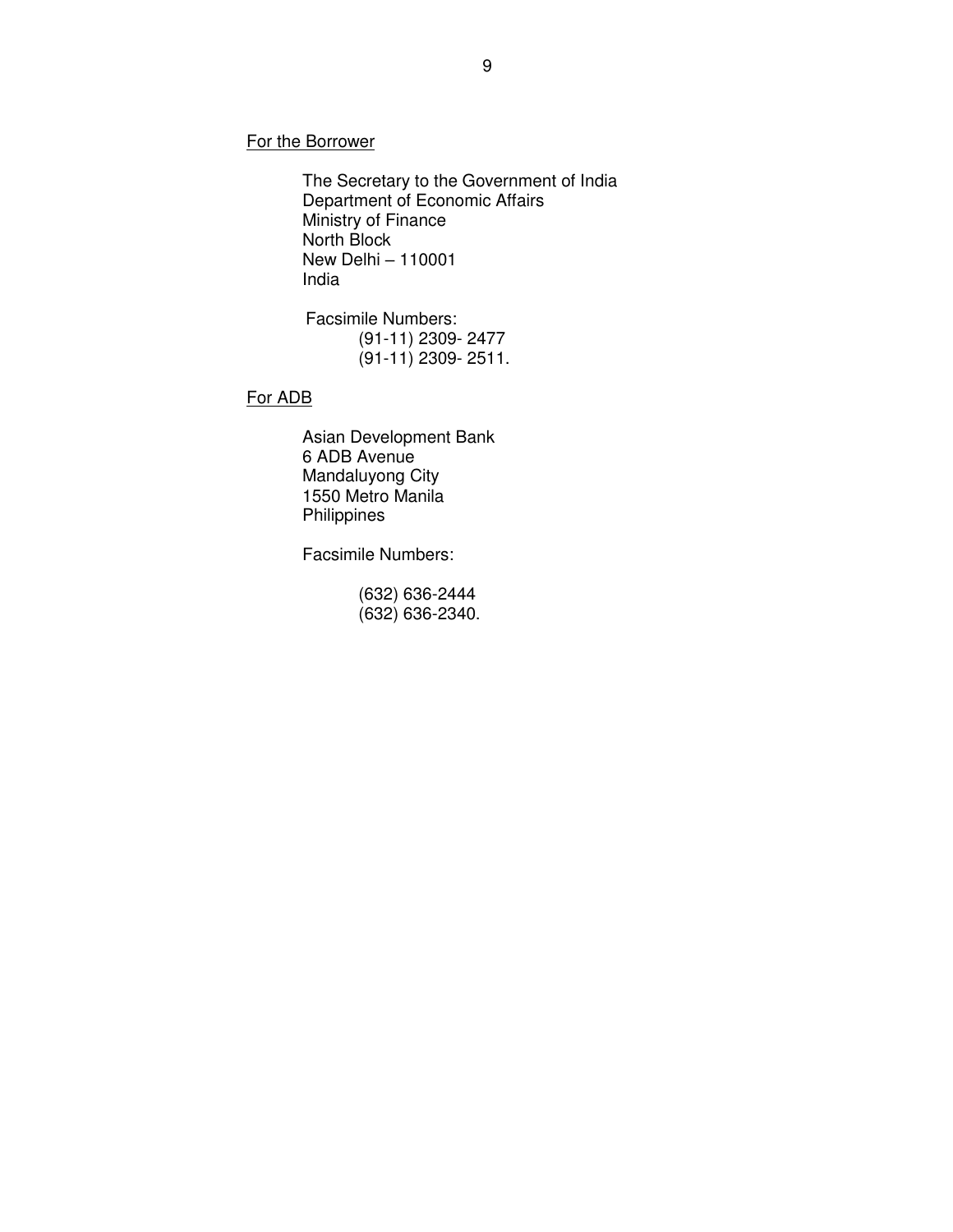IN WITNESS WHEREOF the parties hereto, acting through their representatives thereunto duly authorized, have caused this Loan Agreement to be signed in their respective names as of the day and year first above written and to be delivered at the principal office of ADB.

**INDIA** 

 $\lambda$ 

 $By$ <sub>--</sub>

**NILAYA MITASH** Joint Secretary (MI) Department of Economic Affairs

#### ASIAN DEVELOPMENT BANK

 $By$ <sub>-</sub>

M. TERESA KHO **Country Director** 

 $\mathbf{I}$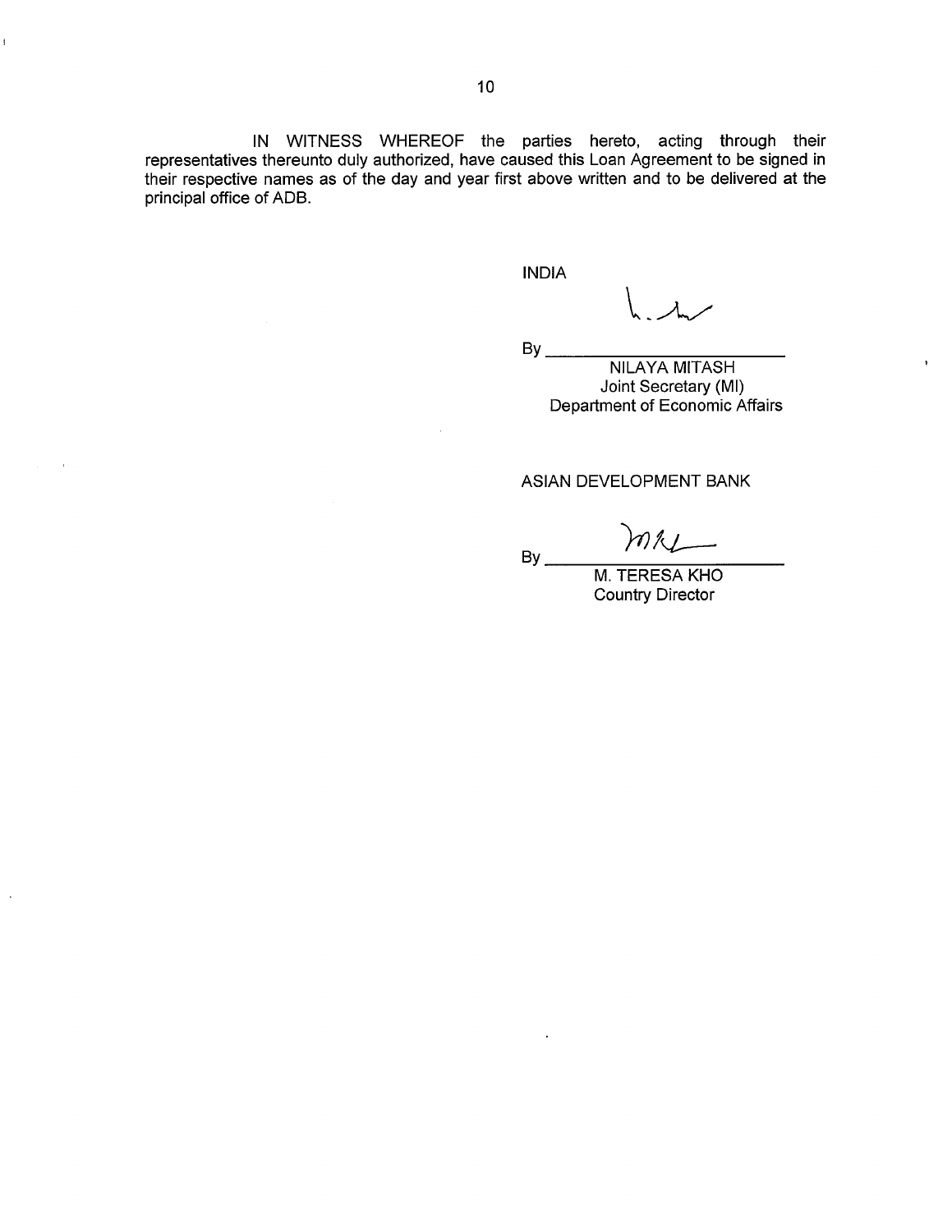## **Description of the Project**

1. The objective of the Investment Program and the Project is to improve mobility and accessibility in the Borrower's northeastern region.

2. The Project comprises 5 Subprojects for the reconstruction or upgrading of about 236 kilometers of state road sections: one Subproject each in the States of Assam, Mizoram and Tripura, and two Subprojects in the State of Manipur, all as more fully described in the PFR.

3. The Project includes Consulting Services to assist the Project Executing Agencies with project management and supervision.

4. The Project is expected to be completed by 30 September 2019.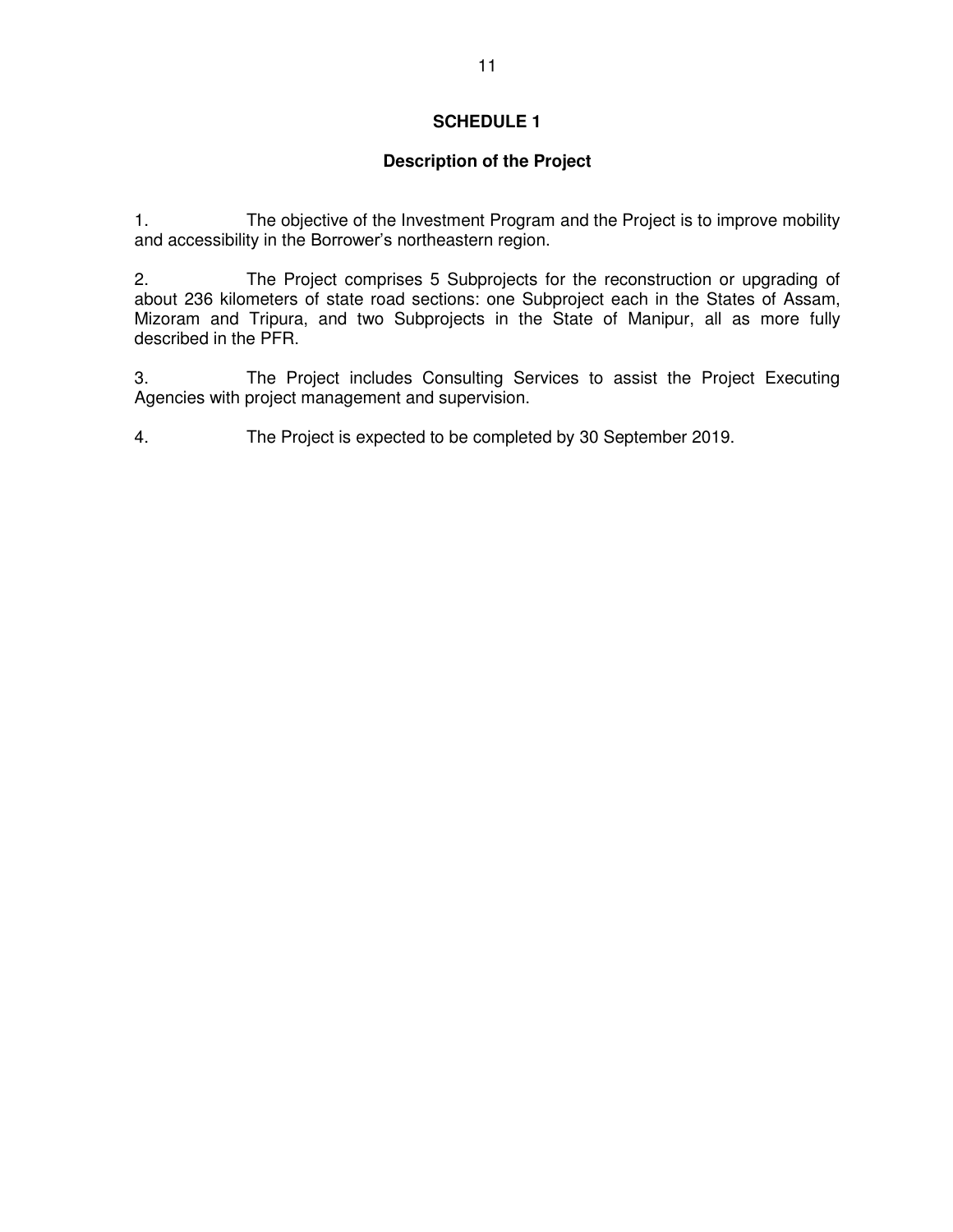### **Amortization Schedule**

#### **(North Eastern State Roads Investment Program – Project 2)**

1. The following table sets forth the Principal Payment Dates of the Loan and the percentage of the total principal amount of the Loan payable on each Principal Payment Date (Installment Share). If the proceeds of the Loan shall have been fully withdrawn as of the first Principal Payment Date, the principal amount of the Loan repayable by the Borrower on each Principal Payment Date shall be determined by ADB by multiplying: (a) the total principal amount of the Loan withdrawn and outstanding as of the first Principal Payment Date; by (b) the Installment Share for each Principal Payment Date, such repayment amount to be adjusted, as necessary, to deduct any amounts referred to in paragraph 4 of this Schedule, to which a Currency Conversion applies.

| Date Payment    | <b>Installment Share</b> |  |  |
|-----------------|--------------------------|--|--|
| Due             | (Expressed as a %)       |  |  |
| 1 June 2019     | 2.500000                 |  |  |
| 1 December 2019 | 2.500000                 |  |  |
| 1 June 2020     | 2.500000                 |  |  |
| 1 December 2020 | 2.500000                 |  |  |
| 1 June 2021     | 2.500000                 |  |  |
| 1 December 2021 | 2.500000                 |  |  |
| 1 June 2022     | 2.500000                 |  |  |
| 1 December 2022 | 2.500000                 |  |  |
| 1 June 2023     | 2.500000                 |  |  |
| 1 December 2023 | 2.500000                 |  |  |
| 1 June 2024     | 2.500000                 |  |  |
| 1 December 2024 | 2.500000                 |  |  |
| 1 June 2025     | 2.500000                 |  |  |
| 1 December 2025 | 2.500000                 |  |  |
| 1 June 2026     | 2.500000                 |  |  |
| 1 December 2026 | 2.500000                 |  |  |
| 1 June 2027     | 2.500000                 |  |  |
| 1 December 2027 | 2.500000                 |  |  |
| 1 June 2028     | 2.500000                 |  |  |
| 1 December 2028 | 2.500000                 |  |  |
| 1 June 2029     | 2.500000                 |  |  |
| 1 December 2029 | 2.500000                 |  |  |
| 1 June 2030     | 2.500000                 |  |  |
| 1 December 2030 | 2.500000                 |  |  |
| 1 June 2031     | 2.500000                 |  |  |
| 1 December 2031 | 2.500000                 |  |  |
| 1 June 2032     | 2.500000                 |  |  |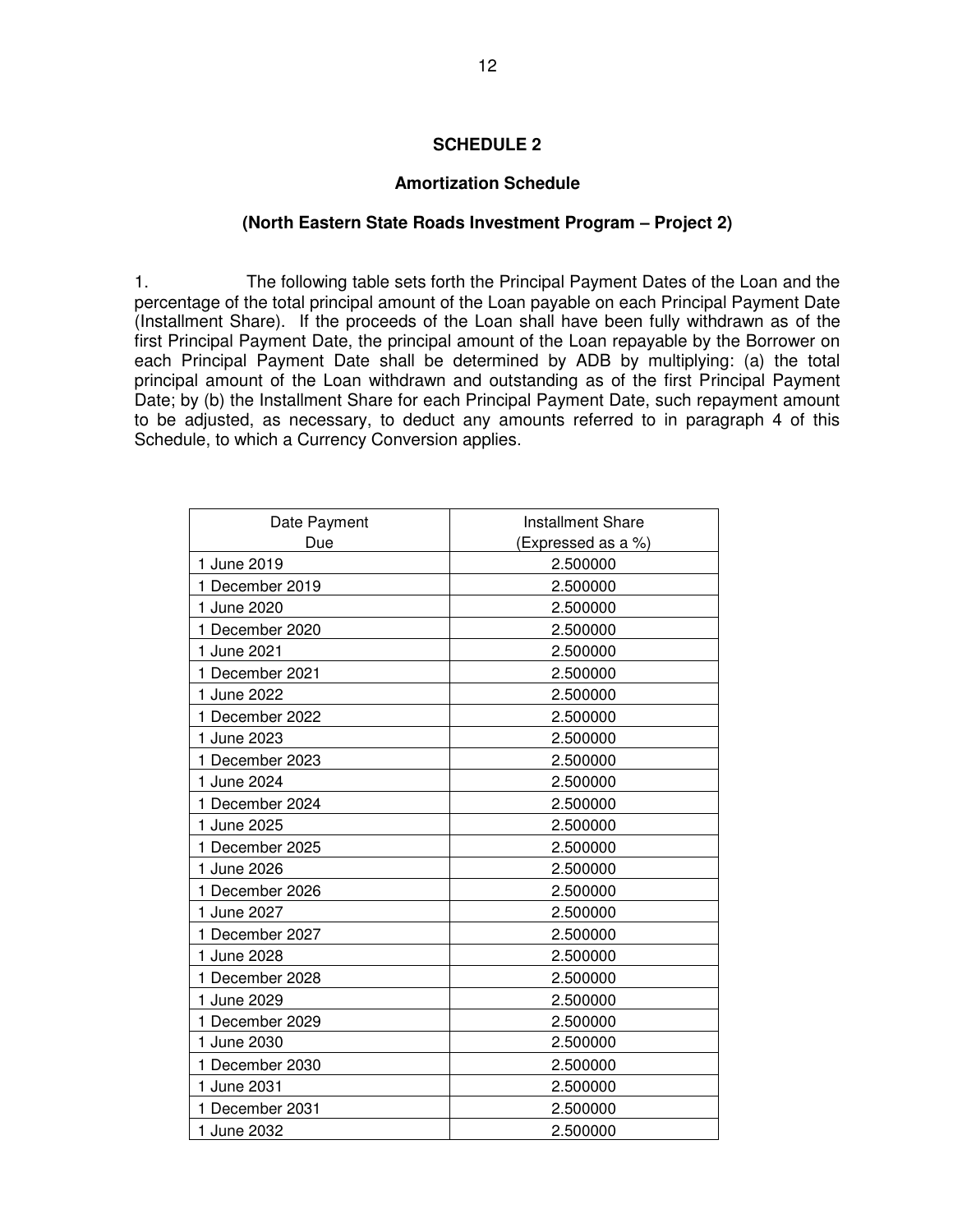| Date Payment    | Installment Share  |  |  |
|-----------------|--------------------|--|--|
| Due             | (Expressed as a %) |  |  |
| 1 December 2032 | 2.500000           |  |  |
| 1 June 2033     | 2.500000           |  |  |
| 1 December 2033 | 2.500000           |  |  |
| 1 June 2034     | 2.500000           |  |  |
| 1 December 2034 | 2.500000           |  |  |
| 1 June 2035     | 2.500000           |  |  |
| 1 December 2035 | 2.500000           |  |  |
| 1 June 2036     | 2.500000           |  |  |
| 1 December 2036 | 2.500000           |  |  |
| 1 June 2037     | 2.500000           |  |  |
| 1 December 2037 | 2.500000           |  |  |
| 1 June 2038     | 2.500000           |  |  |
| 1 December 2038 | 2.500000           |  |  |
| Total           | 100.000000         |  |  |

2. If the proceeds of the Loan shall not have been fully withdrawn as of the first Principal Payment Date, the principal amount of the Loan repayable by the Borrower on each Principal Payment Date shall be determined as follows:

(a) To the extent that any proceeds of the Loan shall have been withdrawn as of the first Principal Payment Date, the Borrower shall repay the amount withdrawn and outstanding as of such date in accordance with paragraph 1 of this Schedule.

(b) Any withdrawal made after the first Principal Payment Date shall be repaid on each Principal Payment Date falling after the date of such withdrawal in amounts determined by ADB by multiplying the amount of each such withdrawal by a fraction, the numerator of which shall be the original Installment Share specified in the table in paragraph 1 of this Schedule for said Principal Payment Date (the Original Installment Share) and the denominator of which shall be the sum of all remaining Original Installment Shares for Principal Payment Dates falling on or after such date, such repayment amounts to be adjusted, as necessary, to deduct any amounts referred to in paragraph 4 of this Schedule, to which a Currency Conversion applies.

3. Withdrawals made within two calendar months prior to any Principal Payment Date shall, for the purposes solely of calculating the principal amounts payable on any Principal Payment Date, be treated as withdrawn and outstanding on the second Principal Payment Date following the date of withdrawal and shall be repayable on each Principal Payment Date commencing with the second Principal Payment Date following the date of withdrawal.

4. Notwithstanding the provisions of paragraphs 1 and 2 of this Schedule, upon a Currency Conversion of all or any portion of the withdrawn principal amount of the Loan to an Approved Currency, the amount so converted in said Approved Currency that shall be repayable on any Principal Payment Date occurring during the Conversion Period, shall be determined by ADB by multiplying such amount in its currency of denomination immediately prior to said Conversion by either: (i) the exchange rate that reflects the amounts of principal in said Approved Currency payable by ADB under the Currency Hedge Transaction relating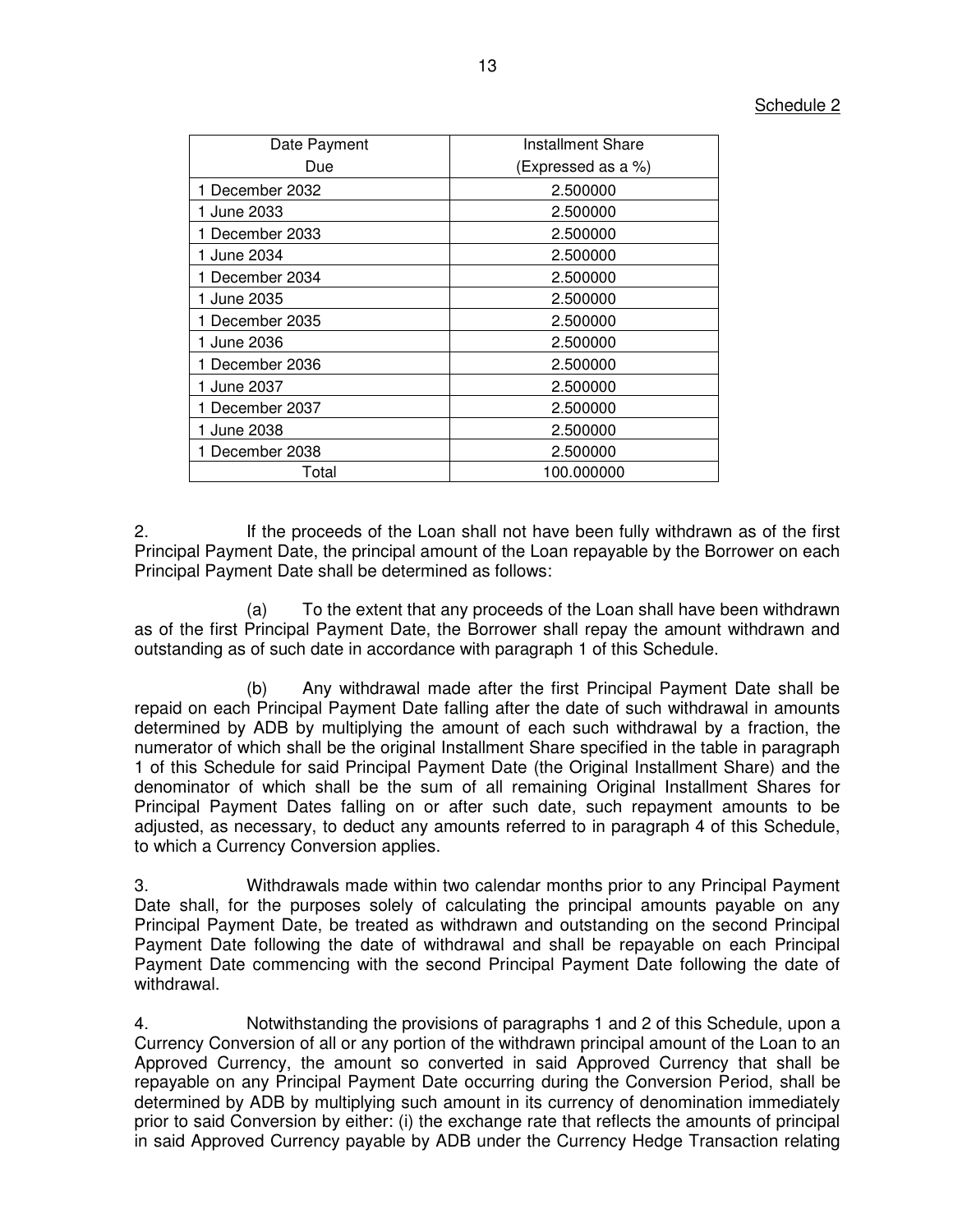to said Conversion; or (ii) if ADB so determines in accordance with the Conversion Guidelines, the exchange rate component of the Screen Rate.

5. If the principal amount of the Loan withdrawn and outstanding from time to time shall be denominated in more than one Loan Currency, the provisions of this Schedule shall apply separately to the amount denominated in each Loan Currency, so as to produce a separate amortization schedule for each such amount.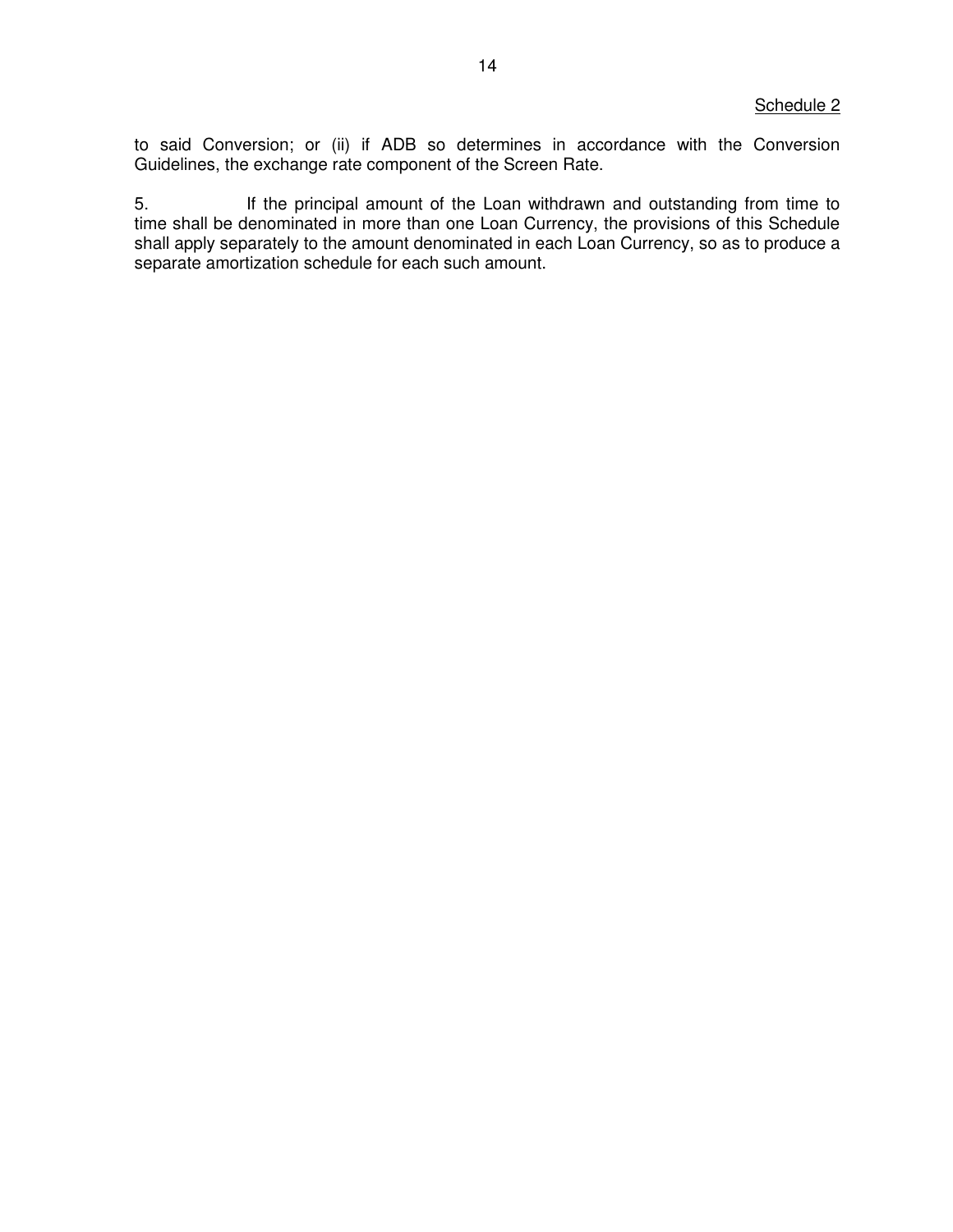## **Allocation and Withdrawal of Loan Proceeds**

### General

1. The table attached to this Schedule sets forth the Categories of items of expenditure to be financed out of the proceeds of the Loan and the allocation of the Loan proceeds to each such Category ("Table"). (Reference to a "Category" or "Subcategory" in this Schedule is to a Category or Subcategory of the Table).

### Basis for Withdrawal from the Loan Account

2. Except as ADB may otherwise agree, the proceeds of the Loan shall be disbursed on the basis of the withdrawal percentage for each item of expenditure set forth in the Table.

## **Reallocation**

3. Notwithstanding the allocation of Loan proceeds and the withdrawal percentages set forth in the Table,

 (a) if the amount of the Loan allocated to any Category appears to be insufficient to finance all agreed expenditures in that Category, ADB may, in consultation with and by notice to the Borrower and the relevant Project Executing Agencies, (i) reallocate to such Category, to the extent required to meet the estimated shortfall, amounts of the Loan which have been allocated to another Category but, in the opinion of ADB, are not needed to meet other expenditures, and (ii) if such reallocation cannot fully meet the estimated shortfall, reduce the withdrawal percentage applicable to such expenditures in order that further withdrawals under such Category may continue until all expenditures thereunder shall have been made; and

 (b) if the amount of the Loan allocated to any Category appears to exceed all agreed expenditures in that Category, ADB may, in consultation with and by notice to the Borrower and the relevant Project Executing Agencies, reallocate such excess amount to any other Category.

## Disbursement Procedures

4. Except as ADB may otherwise agree, the Loan proceeds shall be disbursed in accordance with the Loan Disbursement Handbook.

### Retroactive Financing

5. Withdrawals from the Loan Account may be made for reimbursement of eligible expenditures incurred under the Project Works and Consulting Services before the Effective Date, but not earlier than 12 months before the date of this Loan Agreement, subject to a maximum amount equivalent to 20% of the Loan amount.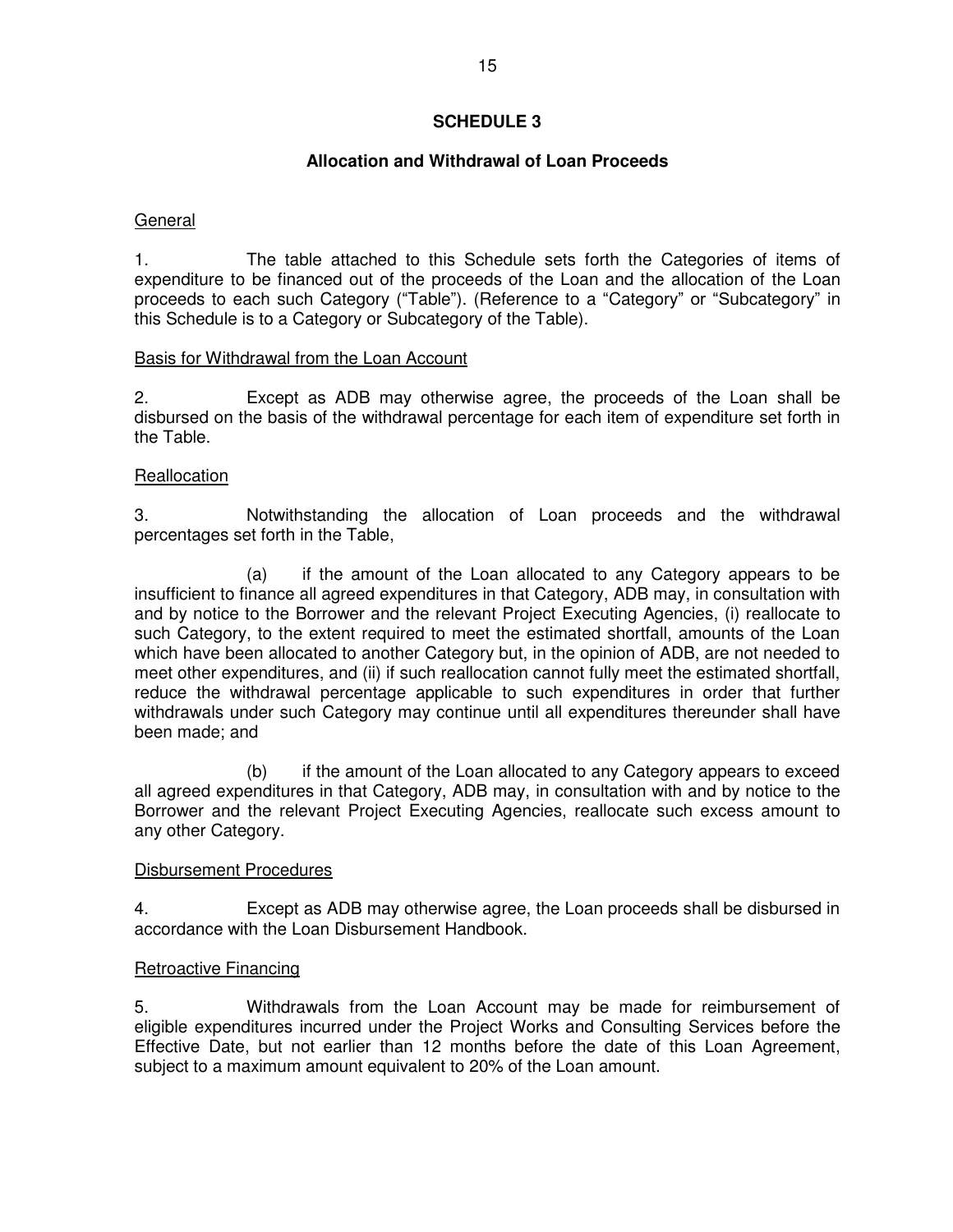## **TABLE**

## **ALLOCATION AND WITHDRAWAL OF LOAN PROCEEDS (North Eastern State Roads Investment Program – Project 2)**

| <b>Number</b>           | Item                       | <b>Total Amount Allocated for</b><br><b>ADB Financing</b><br>$($ \$) |             | <b>Basis for Withdrawal from the</b><br><b>Loan Account</b> |  |  |
|-------------------------|----------------------------|----------------------------------------------------------------------|-------------|-------------------------------------------------------------|--|--|
|                         |                            | Category                                                             | Subcategory |                                                             |  |  |
| 1                       | <b>Works</b>               | 96,500,000                                                           |             |                                                             |  |  |
| 1A                      | Assam                      |                                                                      | 35,700,000  | 86.5 % of total expenditure<br>claimed                      |  |  |
| 1B                      | Manipur                    |                                                                      | 33,600,000  | 86.5 % of total expenditure<br>claimed                      |  |  |
| 1 <sub>C</sub>          | Mizoram                    |                                                                      | 19,700,000  | 86.5 % of total expenditure<br>claimed                      |  |  |
| 1D                      | Tripura                    |                                                                      | 7,500,000   | 86.5 % of total expenditure<br>claimed                      |  |  |
| $\overline{2}$          | Equipment                  | 600,000                                                              |             |                                                             |  |  |
| 2A                      | Manipur                    |                                                                      | 200,000     | 100 % of total expenditure<br>claimed*                      |  |  |
| 2B                      | Mizoram                    |                                                                      | 200,000     | 100 % of total expenditure<br>claimed*                      |  |  |
| 2C                      | Tripura                    |                                                                      | 200,000     | 100 % of total expenditure<br>claimed*                      |  |  |
| 3                       | <b>Consulting Services</b> | 8,300,000                                                            |             |                                                             |  |  |
| 3A                      | Assam                      |                                                                      | 2,300,000   | 100 % of total expenditure<br>claimed*                      |  |  |
| 3B                      | Manipur                    |                                                                      | 2,700,000   | 100 % of total expenditure<br>claimed*                      |  |  |
| 3C                      | Mizoram                    |                                                                      | 2,200,000   | 100 % of total expenditure<br>claimed*                      |  |  |
| 3D                      | Tripura                    |                                                                      | 1,100,000   | 100 % of total expenditure<br>claimed*                      |  |  |
| $\overline{\mathbf{4}}$ | Unallocated                | 19,800,000                                                           |             |                                                             |  |  |
|                         | Total                      | 125,200,000                                                          |             |                                                             |  |  |

**\***Exclusive of taxes and duties imposed within the territory of the Borrower.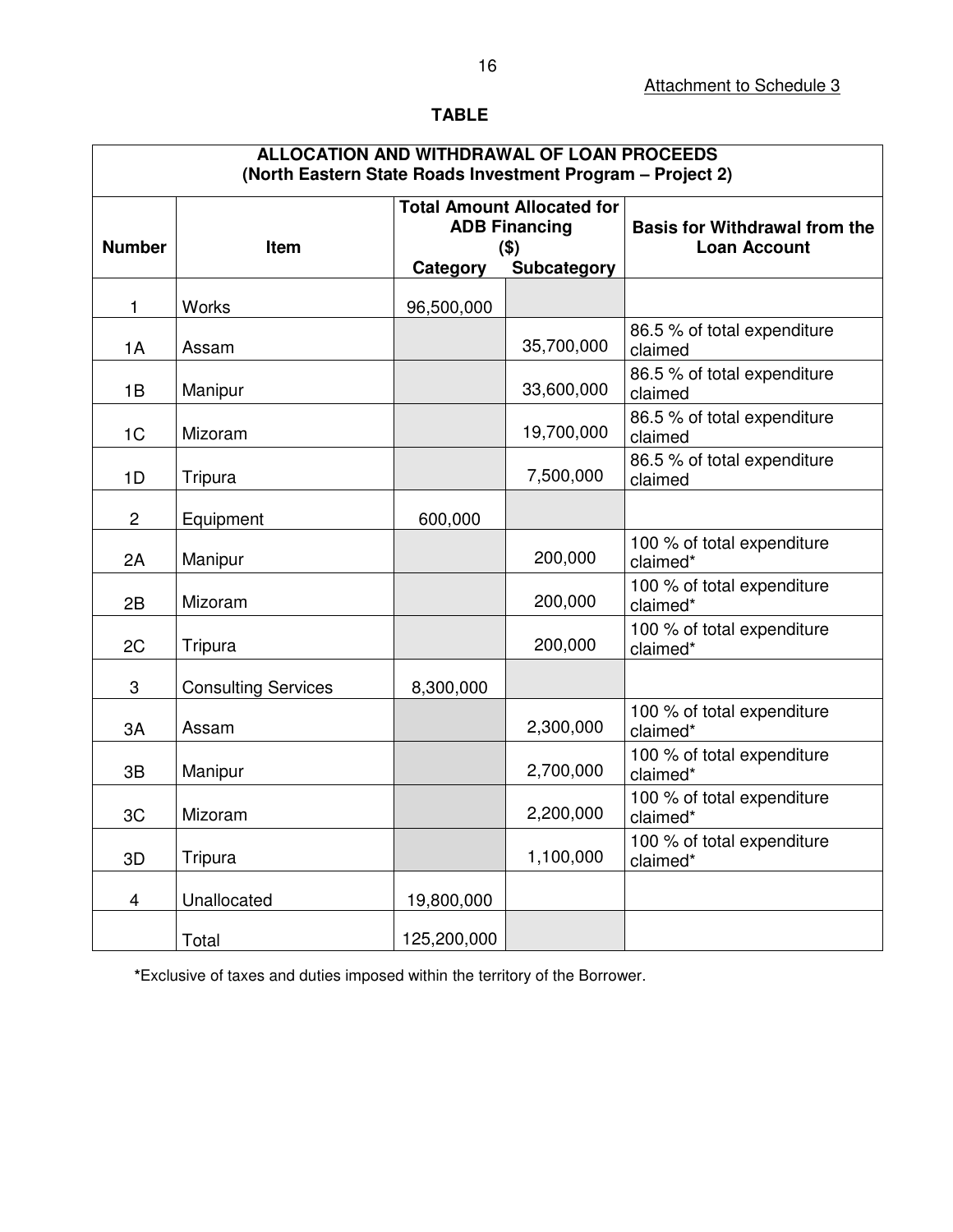# **Procurement of Goods, Works and Consulting Services**

## General

1. The procurement of Goods, Works and Consulting Services shall be subject to and governed by the Procurement Guidelines and the Consulting Guidelines, respectively.

2. All terms used in this Schedule and not otherwise defined in this Loan Agreement have the meanings provided in the Procurement Guidelines and/or the Consulting Guidelines, as applicable.

## Goods and Works

3. Except as ADB may otherwise agree, Goods and Works shall only be procured on the basis of the methods of procurement set forth below:

- (a) International Competitive Bidding for Works; and
- (b) Shopping for Goods.

4. The methods of procurement are subject to, among other things, the detailed arrangements and threshold values set forth in the Procurement Plan. The Borrower may only modify the methods of procurement or threshold values with the prior agreement of ADB, and modifications must be set out in updates to the Procurement Plan.

### Conditions for Award of Contract; Commencement of Works

- 
- 5. The Borrower shall cause the Project Executing Agencies to ensure that:

(a) no Works contract is awarded for a Subproject that involves environmental impacts until the relevant Project Executing Agency has incorporated the relevant provisions from the EMP into the Works contract;

(b) no Works contract is awarded for a Subproject that involves involuntary resettlement impacts until the relevant Project Executing Agency has prepared and submitted to ADB the final RP for such Subproject based on the Subproject's detailed design, and obtained ADB's clearance of such RP;

(c) no Works contract is awarded for a Subproject that involves impacts on indigenous peoples until the relevant Project Executing Agency has prepared and submitted to ADB the final IPP and obtained ADB's clearance of such IPP; and

(d) no commencement of Works is allowed under any Subproject that involves environmental impacts and requires environmental clearances, until the relevant Project Executing Agency has obtained the final approval of (i) the IEE from ADB; and (ii) environmental clearance, including approval of the environmental assessment report, from the State Environmental Impact Assessment Authority.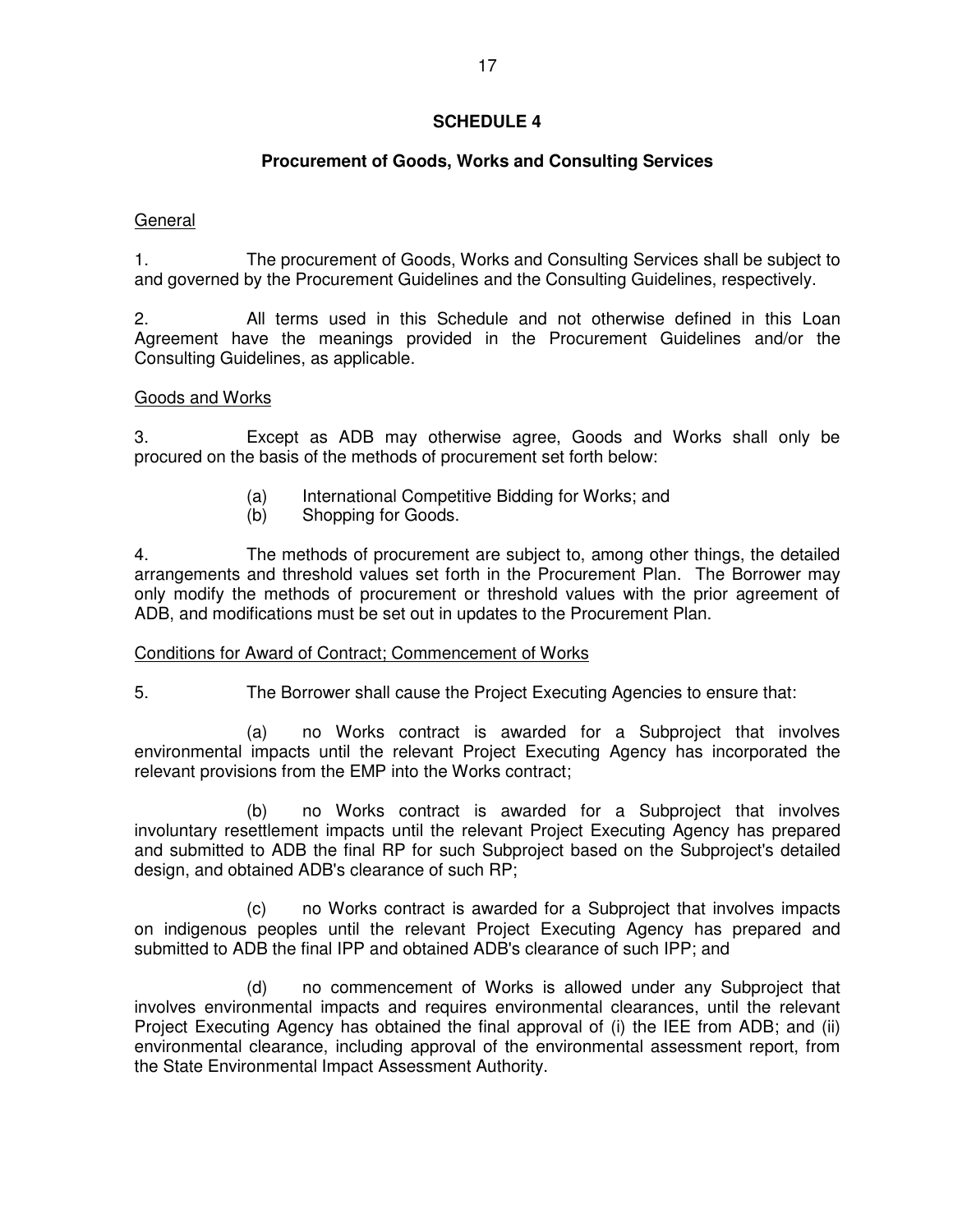## Consulting Services

6. Except as ADB may otherwise agree, the Project Executing Agencies shall apply quality- and cost-based selection for selecting and engaging Consulting Services.

## Industrial or Intellectual Property Rights

7. (a) The Project Executing Agencies shall ensure that all Goods and Works procured (including without limitation all computer hardware, software and systems, whether separately procured or incorporated within other goods and services procured) do not violate or infringe any industrial property or intellectual property right or claim of any third party.

 (b) The Project Executing Agencies shall ensure that all contracts for the procurement of Goods and Works contain appropriate representations, warranties and, if appropriate, indemnities from the contractor or supplier with respect to the matters referred to in subparagraph (a) of this paragraph.

8. The Project Executing Agencies shall ensure that all ADB-financed contracts with consultants contain appropriate representations, warranties and, if appropriate, indemnities from the consultants to ensure that the Consulting Services provided do not violate or infringe any industrial property or intellectual property right or claim of any third party.

### ADB's Review of Procurement Decisions

9. Contracts procured under international competitive bidding procedures and contracts for Consulting Services shall be subject to prior review by ADB, unless otherwise agreed between the Borrower, the Project Executing Agencies and ADB and set forth in the Procurement Plan.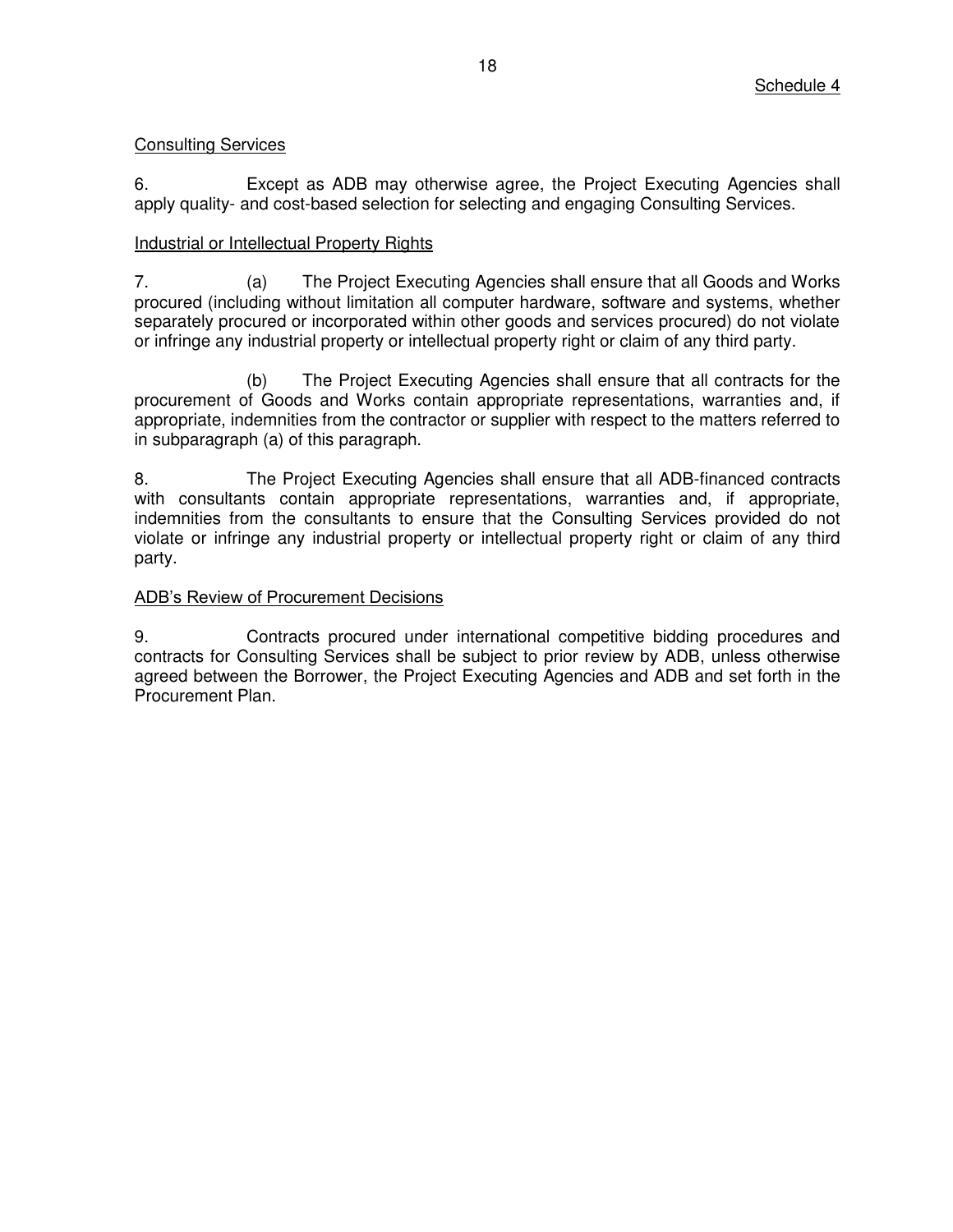## **Execution of Project**

## Implementation Arrangements

1. The Borrower and the Project Executing Agencies shall ensure that the Project is implemented in accordance with the detailed arrangements set forth in the FFA, the FAM and this Loan Agreement. Any subsequent change to the FFA or FAM shall become effective only after approval of such change by the Borrower, the Project Executing Agencies and ADB, as applicable. In the event of any discrepancy between the FFA or the FAM and this Loan Agreement, the provisions of this Loan Agreement shall prevail.

2. The Borrower and the Project Executing Agencies shall ensure that towards smooth implementation of the Project, grievances if any from stakeholders, relating to any Subproject implementation or use of funds under the Project are addressed effectively and efficiently.

## Subproject Approval and Implementation

3. The Project Executing Agencies shall ensure that all Subprojects are selected, processed for approval, and implemented in accordance with the criteria and procedures set out in Schedule 4 to the FFA.

## **Safeguards**

## Environment

4. The Borrower shall cause the relevant Project Executing Agency to ensure that the preparation, design, construction, implementation and operation of each Subproject comply with (i) all applicable laws and regulations of the Borrower and the relevant State relating to environment, health, and safety; (ii) the Environmental Safeguards; (iii) the EARF; and (iv) all measures and requirements set forth in the relevant IEE and EMP, and any corrective or preventative actions set forth in a Safeguards Monitoring Report.

### Land Acquisition and Involuntary Resettlement

5. The Borrower shall cause the relevant Project Executing Agency to ensure that all land and all rights-of-way required for a Subproject are made available to the Works contractor in accordance with the schedule agreed under the related Works contract and all land acquisition and resettlement activities are implemented in compliance with (a) all applicable laws and regulations of the Borrower and the relevant State relating to land acquisition and involuntary resettlement; (b) the Involuntary Resettlement Safeguards; (c) the RF; and (d) all measures and requirements set forth in the relevant RP, and any corrective or preventative actions set forth in a Safeguards Monitoring Report.

6. Without limiting the application of the Involuntary Resettlement Safeguards*,* the RF or the RPs, the Borrower shall cause the relevant Project Executing Agency to ensure that no physical or economic displacement takes place in connection with any Subproject until: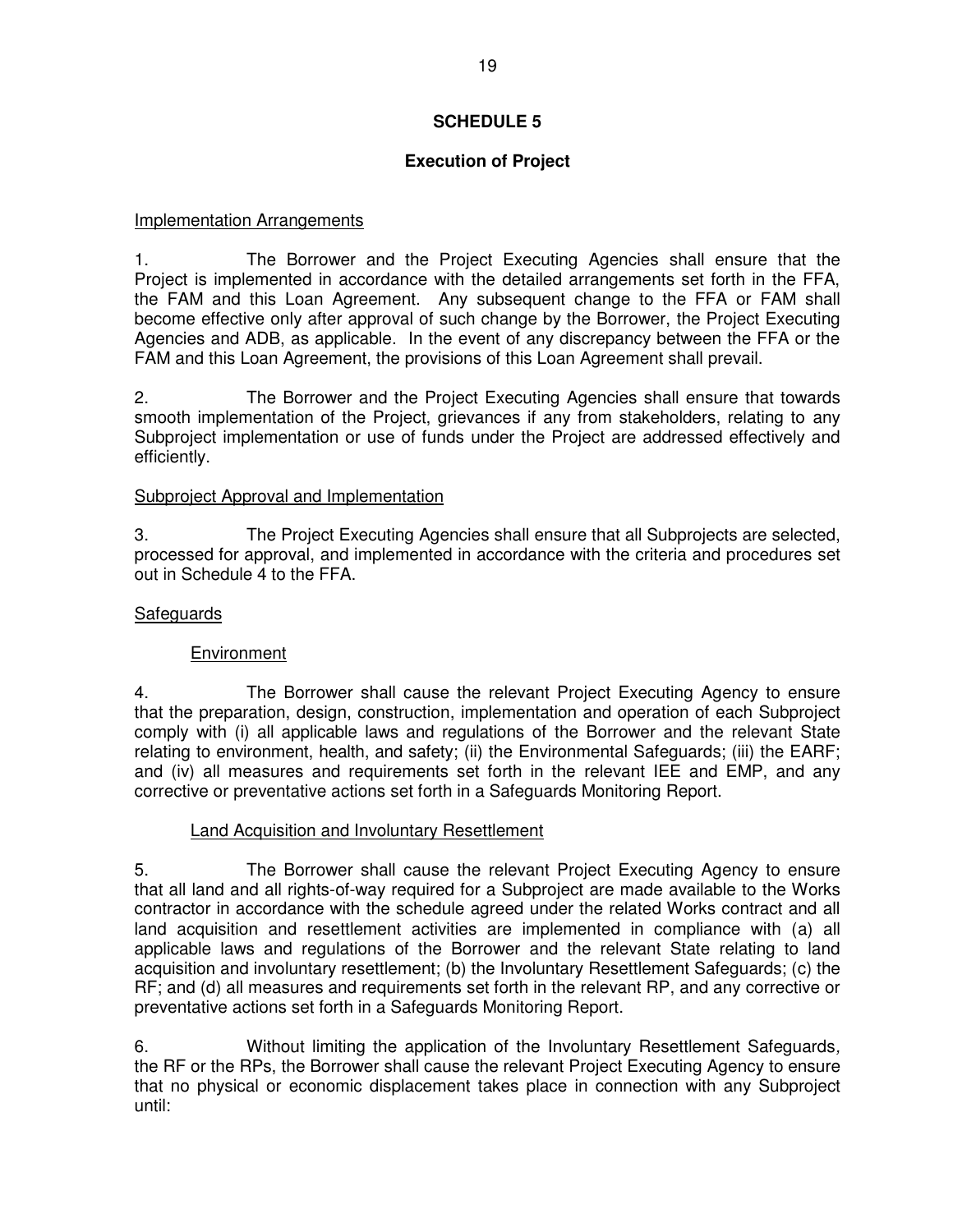(a) compensation and other entitlements have been provided to affected people in accordance with the relevant RP; and

(b) a comprehensive income and livelihood restoration program has been established in accordance with the relevant RP.

### Indigenous Peoples

7. In the event of any Subproject involving indigenous peoples, the Borrower shall cause the relevant Project Executing Agency to ensure that the preparation, design, construction, implementation and operation of each Subproject comply with (a) all applicable laws and regulations of the Borrower and the relevant State relating to indigenous peoples; (b) the Indigenous Peoples Safeguards; (c) the IPPF; and (d) all measures and requirements set forth in the relevant IPP, and any corrective or preventative actions set forth in a Safeguards Monitoring Report.

### Human and Financial Resources to Implement Safeguards Requirements

8. (a) The Borrower shall cause the relevant Project Executing Agency to ensure that all necessary budgetary and human resources to fully implement the EMPs, the RPs and the IPPs as required, are made available.

 (b) Each Project Executing Agency shall designate at least one expert to supervise implementation of the EMPs and RPs for the Subprojects in its State.

### Safeguards – Related Provisions in Bidding Documents and Works Contracts

9. The Borrower shall cause the relevant Project Executing Agency to ensure that all bidding documents and contracts for Works contain provisions that require contractors to:

(a) comply with the measures and requirements relevant to the contractor set forth in the relevant IEE, EMP, RP and IPP (to the extent they concern impacts on affected people during construction), and any corrective or preventative actions set out in a Safeguards Monitoring Report;

(b) make available a budget for all such environmental and social measures;

(c) provide the Project Executing Agency with a written notice of any unanticipated environmental, resettlement or indigenous peoples risks or impacts that arise during construction, implementation or operation of the Project that were not considered in the relevant IEE, EMP, RP or IPP;

(d) adequately record the condition of roads, agricultural land and other infrastructure prior to starting to transport materials and construction; and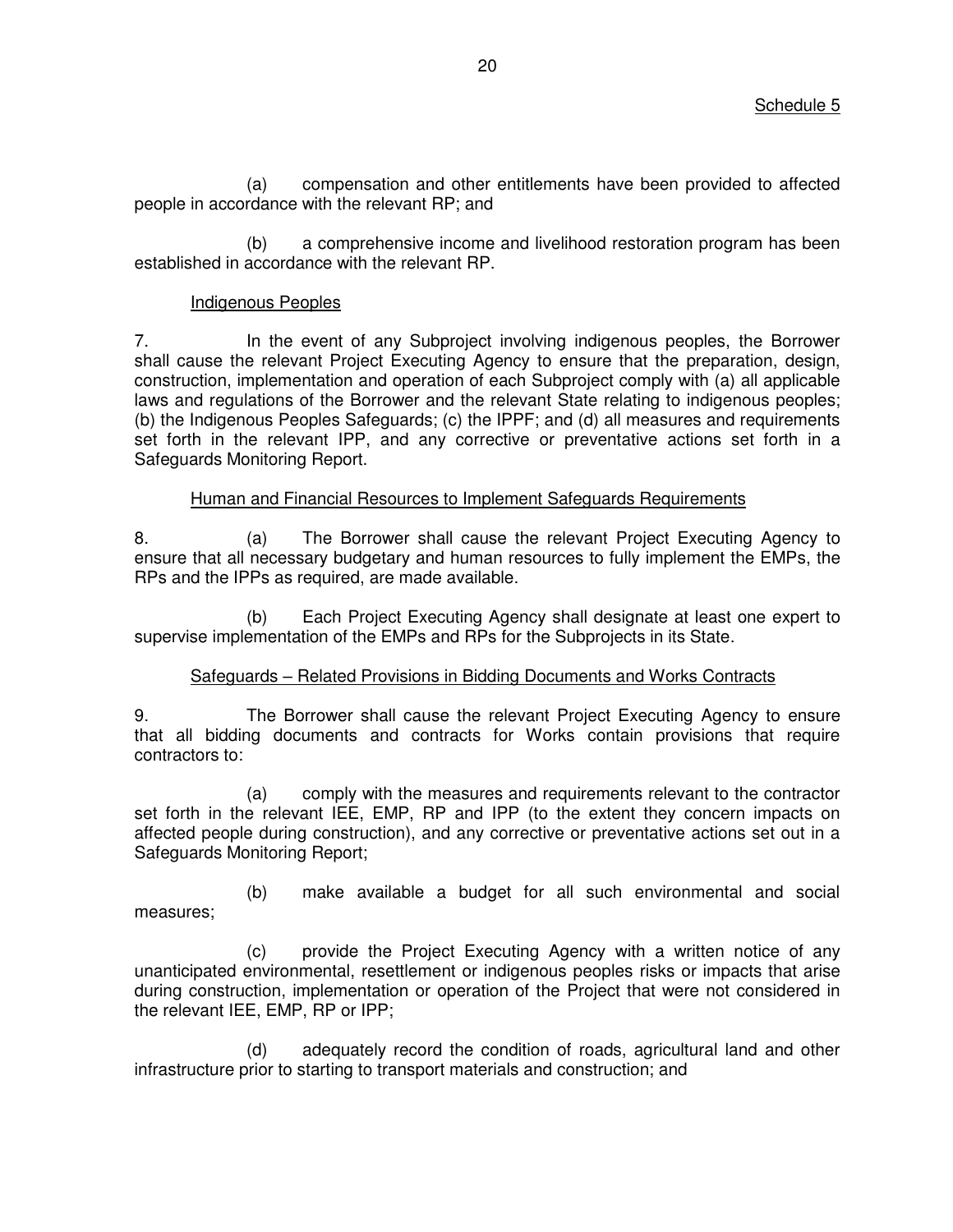(e) fully reinstate pathways, other local infrastructure, and agricultural land to at least their pre-project condition upon the completion of construction.

## Safeguards Monitoring and Reporting

10. The Borrower shall cause the Project Executing Agencies to ensure following:

(a) submit semi-annual Safeguards Monitoring Reports to ADB and disclose relevant information from such reports to affected persons promptly upon submission*;* 

(b) if any unanticipated environmental and/or social risks and impacts arise during construction, implementation or operation of the Project that were not considered in any IEE, EMP, RP or IPP (as applicable), promptly inform ADB of the occurrence of such risks or impacts, with detailed description of the event and proposed corrective action plan;

(c) no later than three months from the commencement of RP implementation of the first Subproject, engage qualified and experienced external experts or qualified non-governmental organizations under a selection process and terms of reference acceptable to ADB, to verify information produced through the project monitoring process for resettlement, environment and indigenous peoples (if any), and facilitate the carrying out of any verification activities by such external experts; and

(d) report any breach of compliance with the measures and requirements set forth in any EMP, RP or IPP promptly after becoming aware of the breach.

### Prohibited List of Investments

11. The Borrower shall cause the Project Executing Agencies to ensure that no proceeds of the Loan are used to finance any activity included in the list of prohibited investment activities provided in Appendix 5 of the Safeguard Policy Statement.

## Labor Standards

12. The Borrower shall cause the Project Executing Agencies to ensure that the Works contracts under the Project follow all applicable labor laws of the Borrower and the State and that these further include provisions to the effect that contractors; (i) carry out HIV/AIDS awareness programs for labor and disseminate information at worksites on risks of sexually transmitted diseases and HIV/AIDS as part of health and safety measures for those employed during construction; and (ii) follow and implement all statutory provisions on labor (including not employing or using children as labor, equal pay for equal work), health, safety, welfare, sanitation, and working conditions. Such contracts shall also include clauses for termination in case of any breach of the stated provisions by the contractors.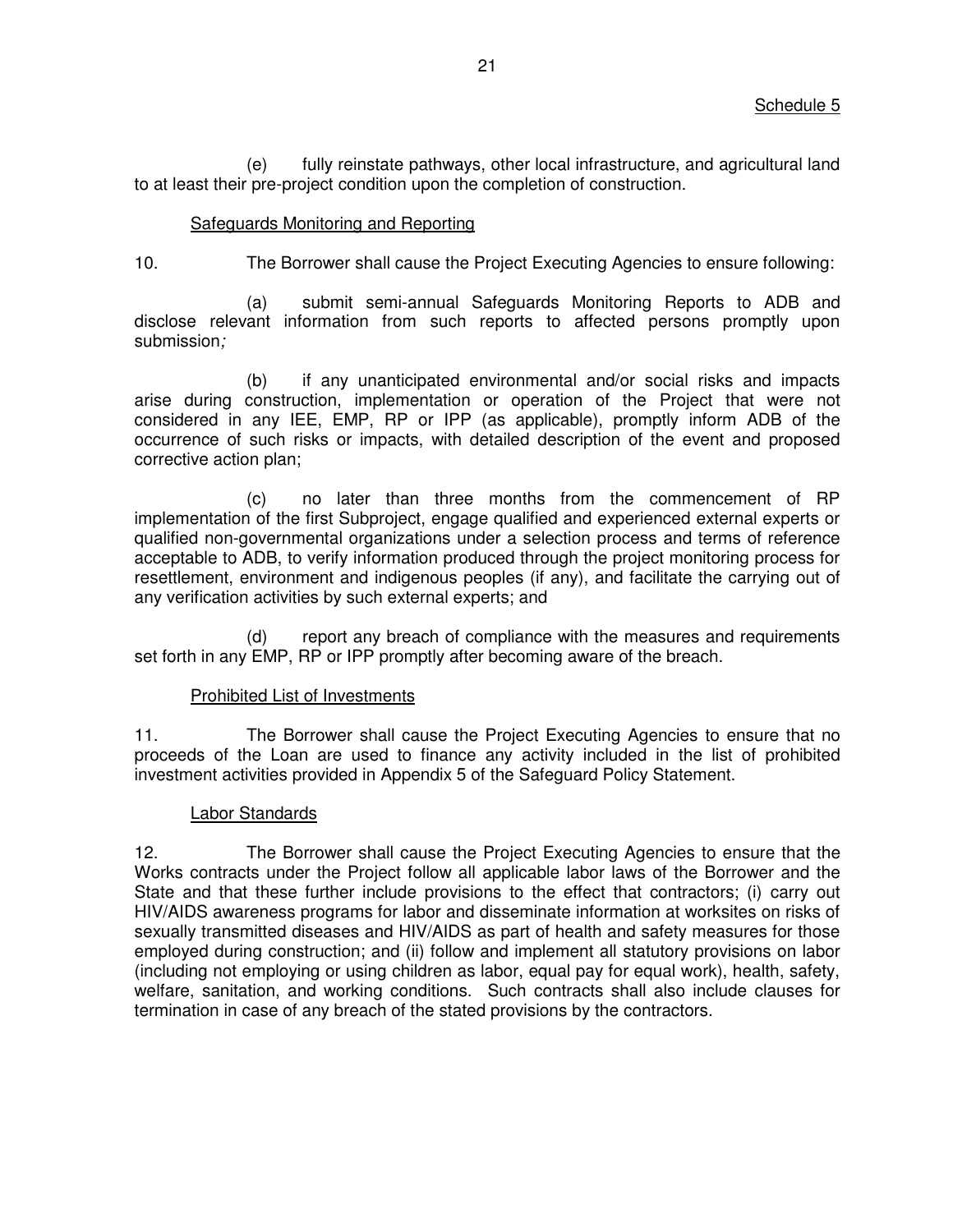### Communications and Participation

13. The Borrower and the States, through the SEAs, shall ensure that the Project is undertaken in conformity with the communication strategy as agreed between ADB, the Borrower, the States and the Project Executing Agencies, and referred in the FAM.

### Governance and Anticorruption

14. The Borrower, the States and the Project Executing Agencies shall comply with ADB's Anticorruption Policy (1988, as amended to date) and shall allow and assist ADB's representatives to carry out random spot checks on the work in progress and utilization of funds for the Project.

15. The Borrower, the States and the Project Executing Agencies shall ensure that the anticorruption provisions acceptable to ADB, the Borrower, the States and the Project Executing Agencies are included in all bidding documents and contracts financed by ADB in connection with the Project, including provisions specifying the right of ADB to review and examine the records and accounts of the States and the Project Executing Agencies and all contractors, suppliers, consultants, and other service providers as they relate to the Project.

## Gender and Development

16. Each Project Executing Agency shall encourage civil works contractors (i) to engage women workers as wage-labor depending on their skills; (ii) to the extent possible assign to women the bio-engineering works for road rehabilitation and maintenance; and (iii) ensure equal wages for equal work between men and women.

### Counterpart Support

17. The Borrower and each State shall provide, as necessary, respective counterpart staff, land facilities, and counterpart funding for the Project and Subprojects in accordance with the financing plan, cost of making land available for the Subprojects and assistance, and implementation and monitoring of EMPs, RPs and IPPs (including unforeseen expenses beyond the estimates), utility relocation, road maintenance, and general Project management expenses in a timely manner through approved annual budget allocations.

### Road Maintenance Funding

18. Each State shall ensure that adequate and timely funding is provided for maintenance of Investment Subproject roads for at least 5 years after construction completion.

19. The Borrower and each State shall ensure that funding options for State road maintenance expenditures in the States are reviewed prior to 22 October 2014, and a decision on the funding mechanism is made by each State prior to 22 October 2015.